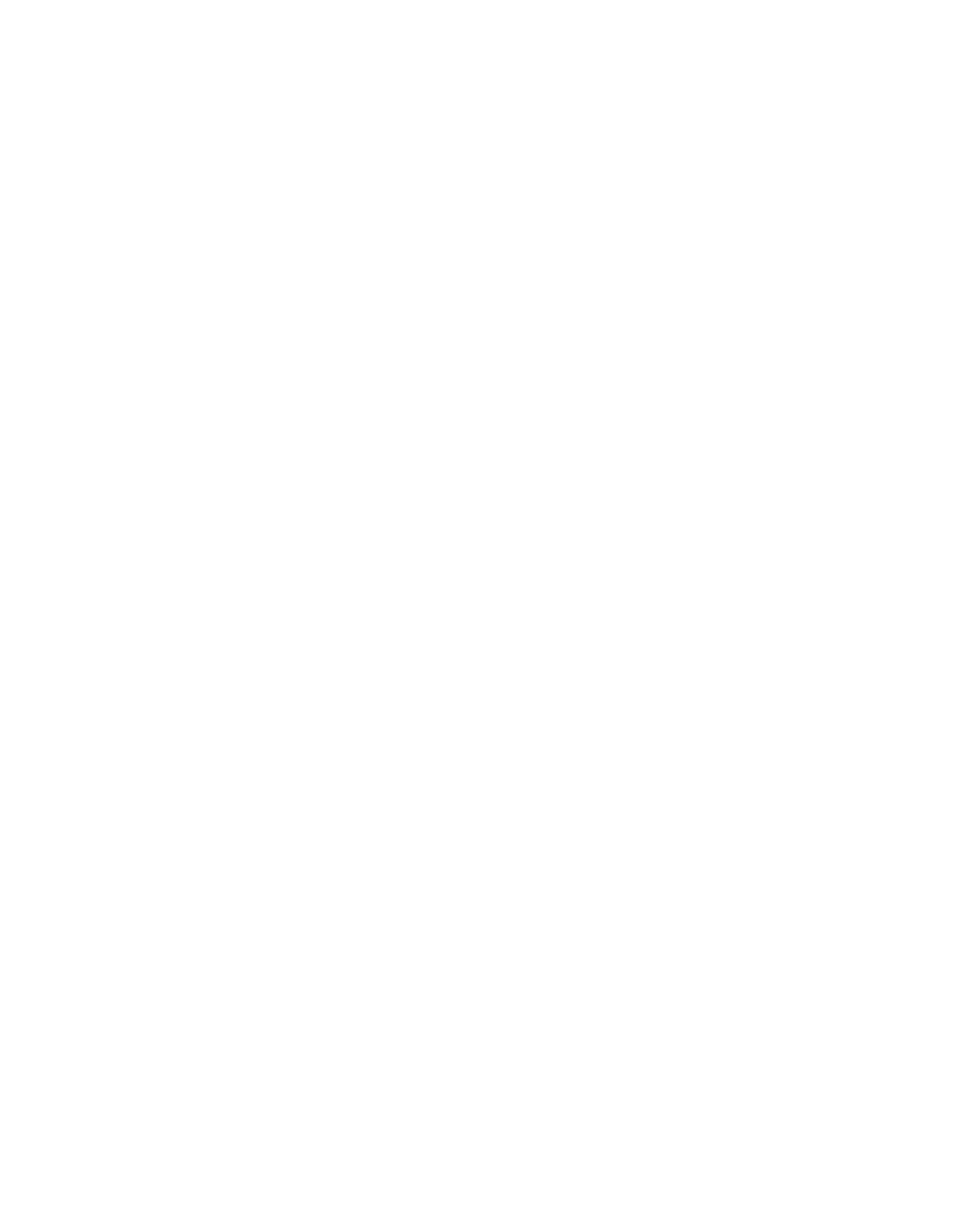# From the Editor

 $\sim$  Nancy Blanning

At birthday time in our Waldorf early childhood groups, the child is offered a story of the birth journey to the earth. The details differ, but the imagination usually follows a similar thread. A child is playing contentedly in another land when suddenly an awareness, a longing, awakens within the child. Memory stirs of a long-ago-made promise to travel through the stars to the earth to be with old and new friends and family with whom he will complete unfinished adventures and begin new ones. The child readies for the journey, perhaps also being given gifts that will be useful for earthly tasks to come—a crown, cape, cloak, cup, sword, lantern, or seeds to plant as possibilities. Then walking over the rainbow bridge, sailing in a boat of starlight, or even riding on the back of a great white bird, the child finds his way into the parents' waiting arms. The child is born and the earthly biography begins.

Come what may, the child has resolved to incarnate and comes knowing his or her true intention. It is not to become an accountant, ballerina, football player, or Olympic star. The truest intention is to become a complete human being, to join the spiritual-soul being with a physical earthly body in balance and health.

But on this earthly side of birth, this intention is increasingly met with obstacles and frustration if not actual hostility and opposition. Early childhood is supposed to be gotten through quickly and efficiently so we can get on to the "really important things" facts, numbers, and productivity. With this prevailing societal attitude, little children come to our early childhood classes with their physical and sensory development incomplete, senses assaulted, nervous systems overwhelmed, and intellect awakened. Some of the children are sad. This is not the journey into life that the good gods had intended. On a spiritual level the children know this, and they are disappointed. As teachers we ask: How can we greet and understand these children and invite them toward health without intruding on their freedom to pursue their individual destinies?

North America took a step toward this topic with presentations by Philipp Reubke and Susan Weber at the 2012 East Coast WECAN February conference. Philipp, now the European director for IASWECE (The International Association for Steiner/Waldorf Early Childhood Education) and long-time kindergarten teacher in France, shared classroom experiences with his unique children, whose "cousins" we will likely recognize in our own classrooms. His warm and lively sharing comes first in this issue to set the stage for what follows. We can look forward to Susan Weber's contributions about the child from birth to three in a future issue of *Gateways*.

To further consider these challenges of incarnation was the resolve of 1,100 early childhood educators who journeyed from around the world to the Goetheanum in Dornach for the International Waldorf Early Childhood Conference last April. The conference title, *The Journey of the "I" into Life—a Final Destination or a Path toward Freedom?* focused the questions further. What is health? Where and how do we see health thwarted and distorted? How can we observe, accept, and honor the individuality of the child? How can we invite the child toward healthy development without imposing any expectations to "fix" him or her that intrude on the individual's freedom? What are practical, pedagogical, therapeutic, and artistic tools we have to help?

In the keynote lectures, excerpted in this issue, the speakers shared the breadth and depth of their experience and study. Louise deForest, Dr. Michaela Glöckler, Dr. Edmond Schoorel, Renate Long-Breipohl, and Claus-Peter Röh shared pictures of archetypal child development, the environment into which the child steps, and consideration of the third powerful element—the child's eternal individuality with all its intentions and power to develop. They also reminded us of our obligation to do inner work and self-development. They shared happy and sad pictures of children from their own teaching biographies and pointed to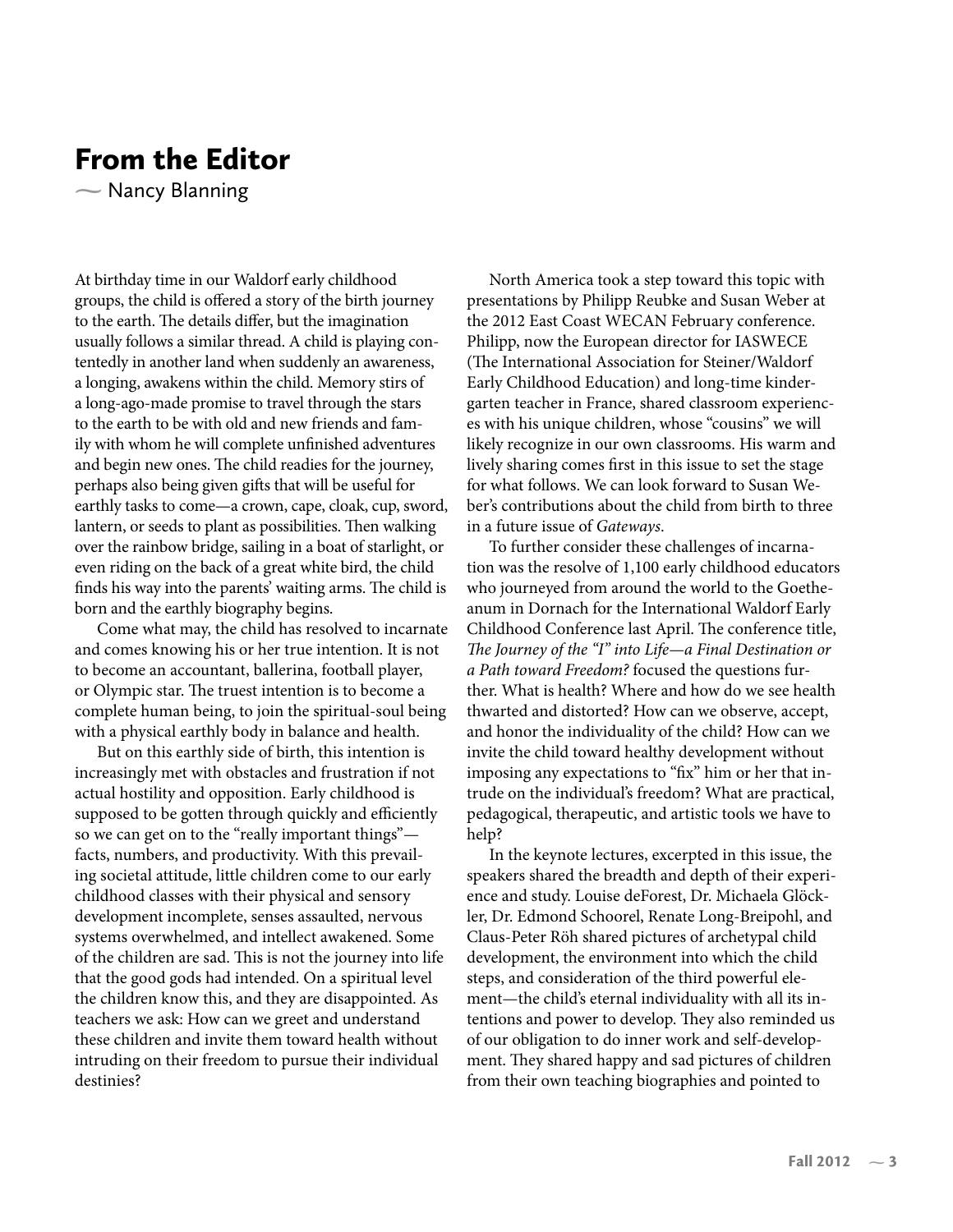the amazing and terribly challenging conditions these children have agreed to incarnate into. The selections give leading thoughts to stimulate our thinking. The complete revised and expanded content of the lectures is published in the new WECAN publication, *The Journey of the "I" into Life*, which is now available from our office and online store. We hope that what you read on these pages will whet your appetite for the complete lectures.

Two colleagues, Janine Ping and Kyle Dunlap, share from their personal experiences of attending the conference and being in a community of teachers from 56 countries for five days. A conference of this magnitude and richness of content confronts everyone who attends with a personal outer and inner journey. Thanks to them both for sharing some description of theirs.

To carry children toward health and wholeness, they need to play, hear stories, and see artistry in the world. In the section "For the Classroom" you will find a Halloween circle from Maxine Garcia at the Sanderling Waldorf school in Encinitas, CA; a story about helping hands from puppeteer Connie Manson, which she has presented both as a story and as a puppet play; and a puppet play about the sea turtle from Nancy Forer, assistant and then parent-child teacher for many years at the Waldorf School of Princeton, now living in North Carolina and sea turtle land.

Our issue concludes with two book reviews. Hawthorn Press has just published a new book by Renate Long-Breipohl, *Under the Stars: the Foundations of Steiner Waldorf Early Childhood Education*. The review by Jill Taplin from Great Britain discusses this important new contribution. Dr. Breipohl has deeply researched the anthroposophic picturing of the developing human being to help deepen our insights and give us courage to do our own research into our practices "rather than just follow tradition and habit." We urge Waldorf colleagues to work with this book as preparation for the 2013 WECAN February Conference at which Dr. Long-Breipohl will be the keynote speaker. It will soon be available at store.waldorfearlychildhood.org, as well as from SteinerBooks.

Another very helpful new book comes from Dr. Long-Breipohl's fellow Australian, Waldorf educator Susan Perrow. To her first volume, *Healing Stories for Difficult Behaviors*, she has added *Therapeutic Storytelling*. This second book is a rich collection of therapeutic stories as well as encouragement and actual "tutorial" to help us begin creating our own therapeutic stories for the children in our care. Susan's books

provide tales to artistically and tenderly address the difficulties and challenges the incarnating child now encounters while trying to find her place in the world.

After taking in the content of this issue, the "journey of the I into life" has become for me even more breathtaking. When we see how unfriendly, impatient, how shocking and ungenerous or—on the other side how overly indulgent and superficial our fast-paced, materialistically inclined society can be toward little children, we might ask how these little souls have the courage to come. Rudolf Steiner described that each incarnating soul has a preview of what he or she is stepping toward. And in the face of what they see, they still resolve to incarnate, because they want so badly to be on the earth at this time. What deeply Michaelic souls they must be! Greeting them with all their complications and mysteries is a daily challenge. But what an honor and privilege it is to be with these heroic little beings. May we greet and hold them well.

And may we greet and hold the parents of these little children well. Life is moving so fast that everything is changing quickly for parents, too. How we greet the parents, the life-long care-givers for these children, can also be a challenge for us. The children are calling for new responses from us; and their parents are as well. We have the opportunity to create a new professional, social art form as we interact with parents.

Toward this end, the theme of the spring issue of *Gateways* will be "Our Work and Joy with Parents." We have three great articles ready to launch this consideration; and we invite your experiences, observations, questions, successful ideas, and practical suggestions to fill our pages with further inspiration. Small stories, puppet plays, and circle imaginations are always welcomed. Another future issue of *Gateways* will focus on "Puppetry and Story Telling." So send along your contributions toward that, too. If we are lucky, we may have to have more than one issue—or maybe even a new WECAN collection—to share all that you send in.

We hope you enjoy the new color cover and overall redesign that has been completed with this fall issue. Thanks to Lory Widmer for bringing this about. If you haven't already, please also visit at our newly redesigned website, www.waldorfearlychildhood.org, which has a completely new look and organization. We are so excited to bring these artistic changes to you, and deeply grateful to all those who have made them possible.

May your journey through autumn and winter be blessed. **•**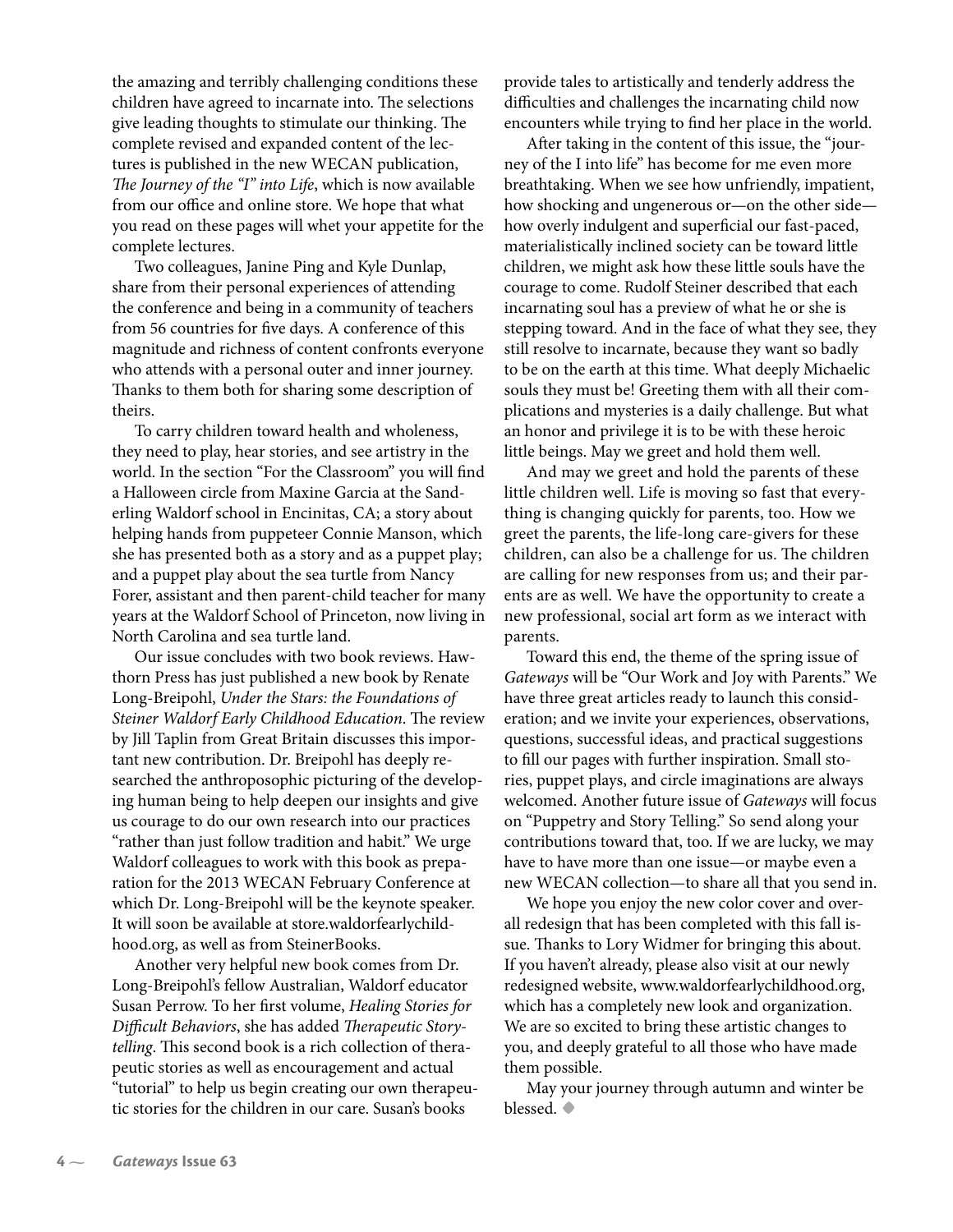# FOCUS: Coming into Incarnation

# The I Coming into Relationship with the Physical Body

 $\sim$  Philipp Reubke

Imagine how we each came to our kindergarten trainings and our individual kindergarten settings. How much did we initiate ourselves, and how much was the result of events we could not plan or anticipate? After four years of teaching, I had planned to resign my post and go to teach in Italy. But that did not work out. We approach something out of our own intentions, but what actually happens can be something quite different. When we reflect back we can often see that where we have ended up is more of what we truly wanted than what we asked for. We have an intention in mind and then the world answers with its will forces.

So we picture being in our kindergarten. We want to continue to learn. How can we do this together with the children and our colleagues? How can our colleagues help us continue our evolution? Colleagues can point out that we talk too much, we sing wrong. We are somehow also attached to our difficulties. My difficulty was in keeping the kindergarten tidy and ordered. My class families came to clean the classroom and a mother pointed out that the radiator was dusty. But the child said, "Philipp likes dust."

How can we talk about such things with colleagues with confidence, trust, and love? We do not want to be stuck in seeing only the difficulties. But we want to see how we can help each other to go further. We need to feel the invisible side of our colleagues, what it is one wants to become. Within ourselves we have a cold and antipathetic side and another side of strong sympathy and warmth. We want to feel the possibilities of the colleague and where he truly wants to go. We need to have a good mixture of these two sides—that is real love.

Our relationship to the child is the same story. The miracle of incarnation is the theme of our meeting. There we can see what we are now, and what we are striving to be. What is incarnation? The individuality comes out of the world of the invisible with a very strong intention of becoming and comes into a situation with a special place, family, language, and culture, and with a body that gives him gifts and

difficulties. He comes out of a world where there are infinite possibilities to one with limitations. Now he is in a place where he can experience loneliness, laziness, and being confined in one particular place. How can we help the child to feel at home in this situation without forgetting his spiritual homeland, without cutting off the possibility of change, of metamorphosis?

If we return to our own experiences, we can say someone is really incarnated when he is in some activity where he has adapted well to the physical environment. A skilled football player or a mountain climber has the instinct to do the right thing in the right moment automatically. When we can do the next thing without having to think about it, this is when we are well incarnated.

Rudolf Steiner says that when we change our automatic behaviors, we change our life forces and return more to the realm of becoming, of metamorphosis. We can feel it right away. In the kindergarten we can change our habits—could we have a different way of welcoming the children? We want nothing drastic, but small changes in little ways, such as a tiny change on the seasonal table every day, or the toys rotated and changed in position. These kinds of efforts give us more life forces.

But the main question is how to help children feel at home in their bodies and also preserve the connection they have to their spiritual homeland. In connection with this I can bring some stories of children from my own kindergarten. At the beginning of winter I could see different qualities of incarnation in the children when they went out to the woods. Some children would slide on the ice, fall, and get up and go on. Others would break the ice with stones and make a soup out of the mixture. Others liked to carry pieces of ice with reverence like a treasure.

One particular child sliding on the ice is thin, pale, with dark hair and dark eyes. He has very sharp perception and misses nothing in the kindergarten. If something is not fair between children, he interferes and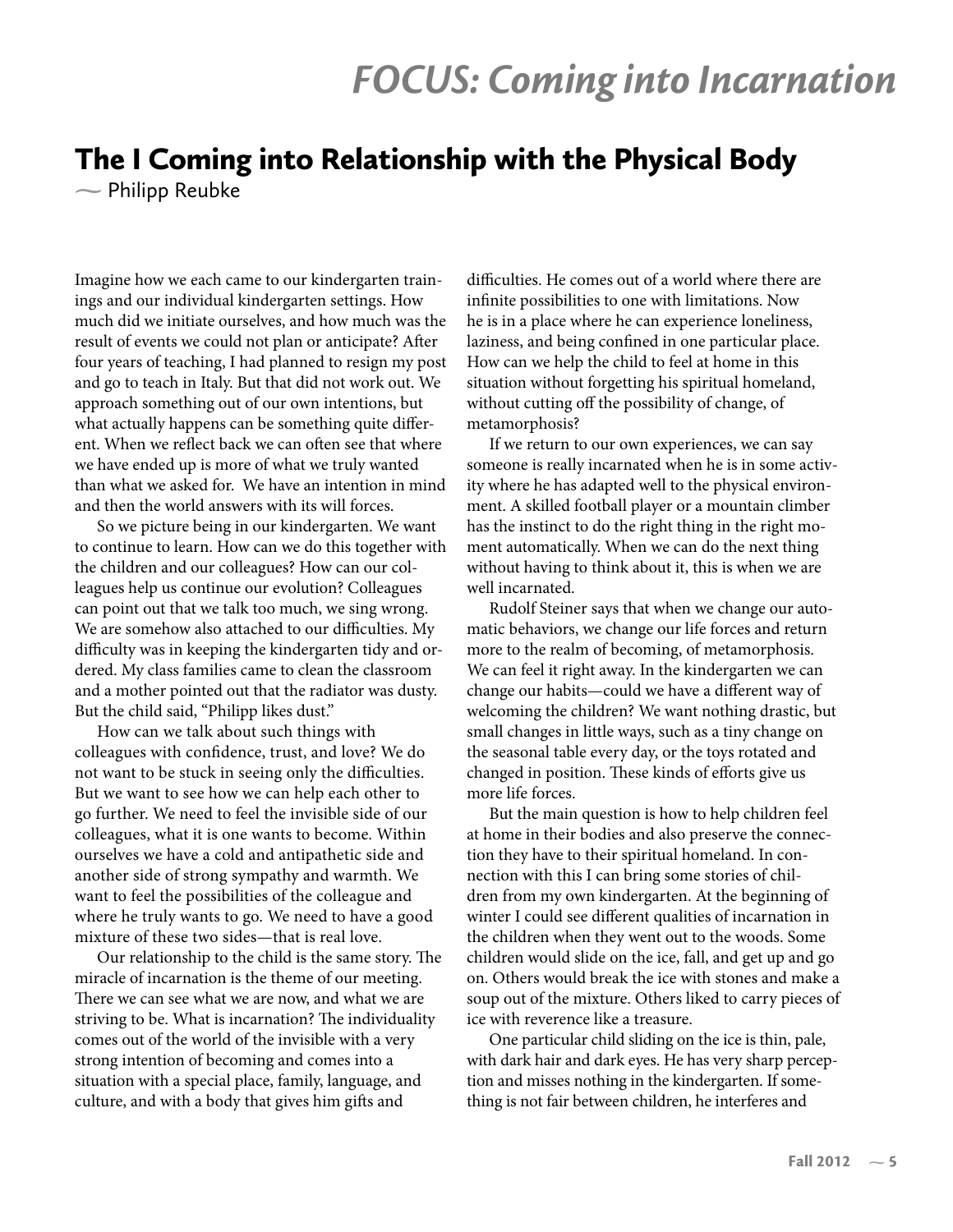punishes the offender. He likes talking and always has questions. He watches others building and loudly gives directions. He looks for the possibility to fight with others, likes the sensation of being hit, and likes noise. When children discuss what they like, that's what he says: "noise." At circle he makes everything a caricature. He does not like to hear the same story twice and has no imaginative play. He paints with yellow or clear colors, no dark colors. Sometime he starts with yellow and then hides everything with blue or gray.

A four-year-old girl is blond and big-headed with blue eyes and a round body. Her mother took her out of public preschool, saying the child was gifted and was bored. She likes to come to kindergarten. She loves baking bread and stays at the table a long time. She never runs or climbs. She likes to cover a table with a cloth and write on a paper: "Private, do not enter." She sits on a ledge in the garden and looks out over everything, thinking about how to get down. She is another child who is very awake in her head.

Another boy has been in kindergarten for three years—big-headed, round, with red cheeks. He lies down and watches others. He likes to eat and always senses when food is available. He has difficulty speaking with poor pronunciation. His drawings are dense colors with no forms. Stories pass over his head. But he is kind and would not hurt anyone. At a lantern festival the class passed a meadow with cows. He looked at the cows for a long time and said that the cows must be happy that the children had come with the lanterns. His head is not yet awake.

Every child has an individual and unique relationship to his body; there are as many different relationships as there are people on earth. If we take the children described above as examples, what can we do to help these children incarnate, but not too much?

In the fourth lecture of the Curative Education Course (*Education for Special Needs*), Rudolf Steiner speaks about incarnation. The human being incarnates differently into the head, chest, and limbs. For the moment, we will look at the polarity of the head and the metabolic/limb system. The head is a lovely sphere with very hard bones on the outside. The organ inside the bones, the brain, has the possibility to be conscious of our I. But the I who is there lives in reflected pictures of experience and is somehow cut off from reality. These pictures are not the real thing but only images. Is there a relationship of these pictures with reality? In the head, the physical body is on the outside and the I inside.

In the limbs it is the opposite, with the bones in-

side. The I lives on the outside, on the periphery of each limb. Here the I is completely unconscious. As we reflected earlier on how we came to be Waldorf educators, we found that sometimes unexpected events happen that push us in the right directions, of which our I was unaware. In the limbs the I speaks from the periphery in a very unconscious way. There is a spiritual connection here. In the head the I is conscious but we have only images. In the limbs it is unconscious, but we have a connection with reality. If we try to draw this, we can make a vertical lemniscate where the two change position.

But how is it with a little child who does not have the same consciousness as the adult? In lecture eleven of *Study of Man* (*The Foundations of Human Experience*) we are given a picture. The little child has a big head, which is the most physically developed and mature part of the body, the most complete and perfect at birth. Then we have the limbs and chest, which are not as perfect or developed. The head is the part of the body which is most physical. The I is connected to the head; the head spirit has had wide experiences from previous incarnations but is asleep to this memory. The little child's head is perfect but asleep. But the limbs are awake. The spirit living in the limbs is living and active. The limbs are linked to the spiritual world and can be much more active than in adult life. Because the child is still asleep in the head, the spiritual beings can be more active. We adults educate what the child is doing. Being asleep means that the I is in the surroundings, is around us. When we are asleep, our I is in the periphery. Because his I is in the periphery, a little child can imitate.

This helps us understand why it is so important to leave the child in a dreamy type of consciousness, in the mood of the �fth. It is so important that we educate the will. *The will wakes up the sleeping I in the head*. We adults want to wake up the child with questions and choices. It is important to not do this too fast. If we work with the will and act toward the child with our actions, our willing, then we act in collaboration with higher spiritual beings who are active in the limbs. Together we touch, nurture, and awaken the one who is a prisoner in the bones and who will afterwards as an adult no longer have connection to the spiritual world. We have a chance to touch the child through the limbs as a way to awaken the head.

We adults cannot do it like this any more, though we can strive to re-establish this connection with the spiritual world through meditative practice. When we educate the child through the will, we do not interrupt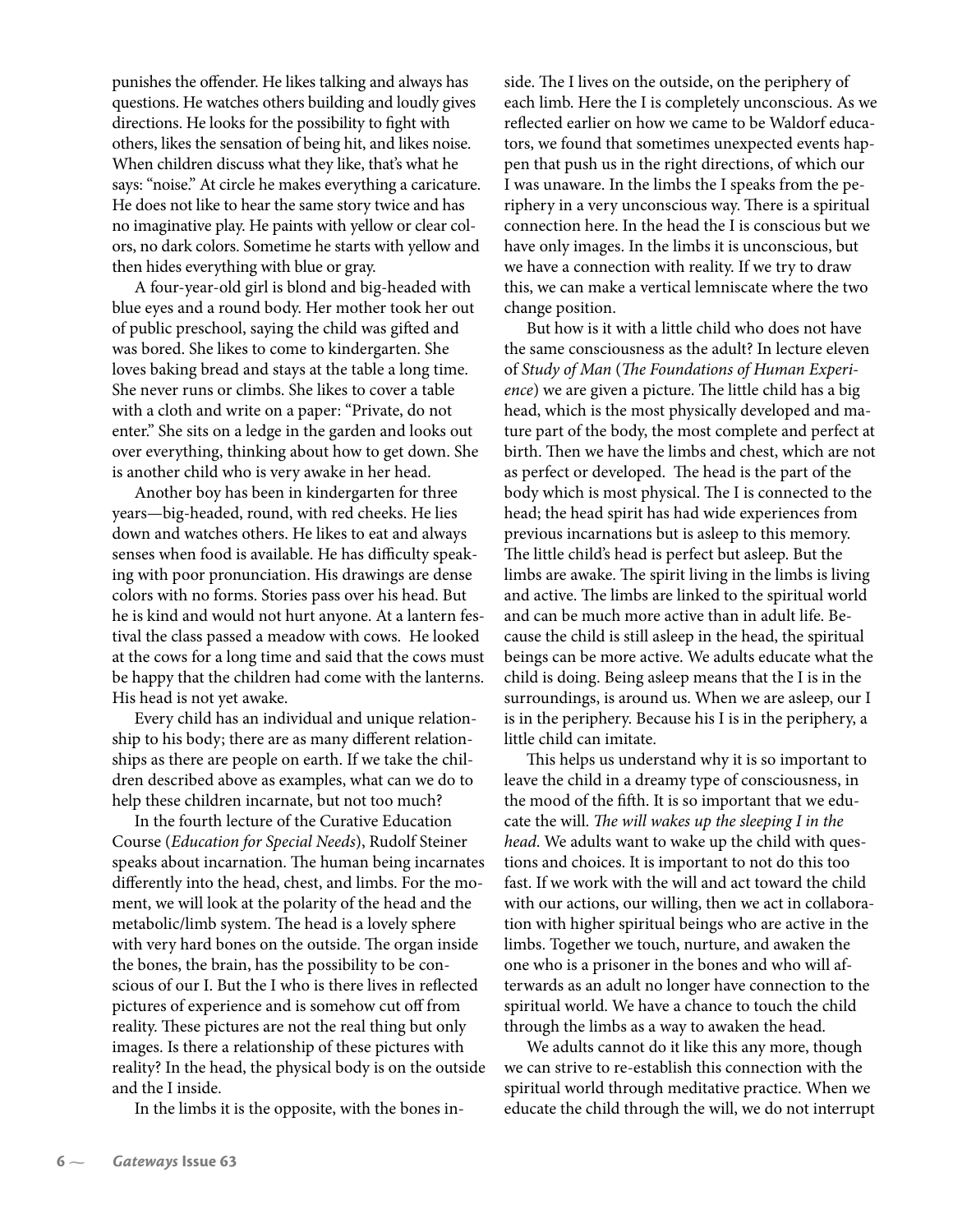the connection with the spiritual world too soon, as happens when we appeal to the child's head forces.

Looking back at the children already described, children whose consciousness is already too awake and who will not imitate any longer, we may ask: How can we bring them into their will, into rhythmical activity, so the awakened head can fall asleep for a while?

And what can we do for children strongly incarnated in the limbs but still sleepy in the head? Yes, the body is strong, but what if the head does not awake and the individuality stays hovering above the body?

Following are some guiding images and specific suggestions for interacting with these polarities:

- The goal is that the child will be able to take initiative to create in play out of her own imagination. If the child cannot do this, as a transition we ask the child to do something and she does it. Give the child a task from the outside to stimulate activity on the inside. Take out the compost, sweep the floor, card the wool, etc. [*Editor's note: We would not do this with children awake in the head who lack imitative capacity or strong limbs. With them there would be endless discussion.*]
- Older children and those exposed to technology often resist doing what we ask. To them bring big tools—saws, hammers, drills, big pliers—and work that engages the limbs in big movements.
- For children who talk rather than act, the teacher can offer an idea through his or her own will activity. For example, some of my boys would stack tables and sit up high and talk. I quietly rearranged the tables without explanation to make a challenging tunnel that widened and then narrowed. This drew the children into play and activity.
- A sensitive, self-critical child with unrealistically high expectations of self needs a different approach. In such a case, I gave more one-on-one quiet encouragement and warmth of interest to a girl to quietly help her build self-confidence.
- An autistic boy would never play and always observed from the periphery. The key for him was music. I played singing games with him individually during free play time.
- Older five- and six-year-old girls gifted in drawing, dancing, and fine motor activities can also be too self-aware. This awakens the door to competition—who has the nicest clothes?—and social con flicts. For this problem, I told the parents that the class would be playing and working outside in the mud and weather, so the girls should wear pants to

school. This redirected attention to activity rather than appearance and helped with social issues.

- Many children are anxious and have difficulty with transitions. The key is to take time with each transition and not rush. Have confidence that the transition will go smoothly and move into it by deliberately showing through your own actions what is coming.
- For children too awake in the head, water activities are good: painting, washing painting jars, washing sheep's wool, laundry, washing dishes. These lead back to sleepiness. Practical work with strong rhythmic quality is also helpful. Building houses and shelters that give a gesture of protection lead in the right way too.
- For children who are still too asleep, work with the fingers and fine motor tasks encourage awakening. Beeswax modeling helps. The hand gesture games by Wilma Ellersiek are wonderful. Jumping rope is also good.
- The sleepy child is also helped by deliberately being given small frustrations. It provokes awakening if something he is looking for is not in the usual place and he has to look for it.

All of these children need time. We are working with a time process. If we want awake children to have a chance to slow down and sleep a little bit in the head, we cannot be in a rush. In the rhythm of the morning, we can choose what to emphasize and not include every activity. For example, for one or two weeks we can focus on a puppet play and story and not circle time. This will afford more time for play. Create a rhythm for two or three weeks and then change. Now the circle games become the focus. Think more in longer periods of time, in blocks. I also arranged my work in the classroom in blocks. In the fall everything was cooking—chopping vegetables and cooking soups. Then leading up to a lantern festival, the building of lanterns over time took precedence. Making dolls is another activity block. During this time the regular dolls in the class are "away on holiday."

It is also important to like what we are doing. Our engagement and joy communicate to the children. Enthusiasm and joy form the placenta in which the children can grow. Michaela Glöckler has said that our profession is to bring joy in life. We should choose activities we like and also have rhythm in our lives so that there is joy. Our own engagement in life is critical.

*How to Know Higher Worlds* is a fundamental book for early childhood teachers about self-development. If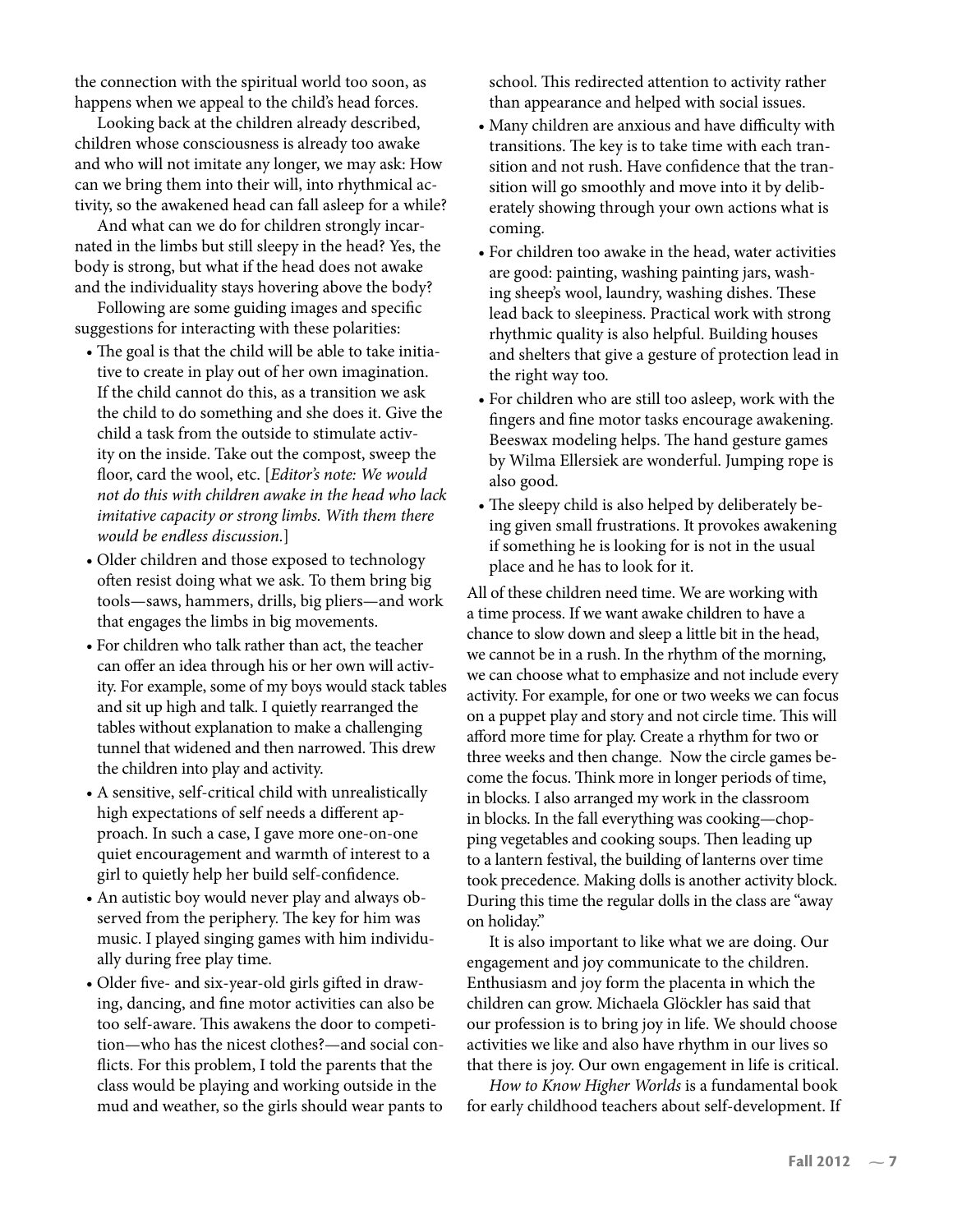we read it with the eyes of an early childhood teacher, we will see that Rudolf Steiner is talking about an inner child within ourselves. His recommendations to us are like what we would recommend for the children in our class.

He speaks first about inner calm. We should think about our day and look at what we experienced from a distance—without emotions. We review images inside our soul but from a distance. This is the same exercise we have to employ with the children. We proceed with a distance and do not get emotionally engaged in what the children are living in. Rudolf Steiner recommends this for our daily review.

In our life we have experiences of joy and pain which can be very hard in our emotions and upon our senses. But if we only follow sense impressions and emotions, our inner child is overwhelmed by the intensity of the impressions. There is no space in which to grow. We have to create moments of inner calm for ourselves when this inner child can grow. We tell the same thing to our parents—the children should not be overwhelmed with too-strong sensory impressions. We are not trying to be overprotective but to allow inner creativity to grow for both the child and ourselves.

If someone speaks about us for good or ill when on a path of development, we are freer to know that



*Dolls in Dornach. Photo courtesy of Janni Nichol.*

what the other says has nothing to do with one's value as a human being. Let these experiences flow off our back like rain off a duck. The children will test us and find things that make us angry, even wound us. But we have to let them not touch us. This objectivity gives us authority to go ahead with a child. As we incarnate ourselves in this way, the children live in imitation and will imitate our inner state. Our inner work helps the children to incarnate too.

There are people who think that anthroposophists want to retreat into themselves like monks. But it is not like this. We have to strengthen the inner child, which is one's I. To do this we have to go in the world and have pleasure and sense impressions because this tells us about the world. If we have no pleasure, we shut the door and the world will not speak to us. In closing ourselves off, we harden the I and stay in our shell, never to come out. If we stay in pleasure, we also harden the I and shut the doors to the inner self. We want to stay in the life processes, taking some distance away from our sensory experiences. We reflect back and watch what has happened with some distance. There is breathing from one to the other.

We can close by coming back to where we began with ourselves as kindergarten teachers. What is our goal for ourselves, for our children? Our head has a tendency to have fixed, rigid pictures of the children. With the feeling part of our being, we need to practice imagining the steps to help a child or another adult make the next developmental step. But how do we develop faculties to do this? We have to be very active with our will, really do things. We need to dig holes and make toys, and not only be on the computer when at home. In this area we are inwardly connected to the children. We can also be very active in the will with our meditative practices. We have to shut down the inner I in the head with exercises of inner calm. Observing others with sincere interest is the companion path. It is important to be truly interested in the children and in our colleagues.

Our goal is that our head thinking may welcome and receive the enlightened impulses of the higher I who is living unconscious in our will. This is what we strive toward for the children and also for ourselves. **•**

Philipp Reubke, *a long-time kindergarten teacher in Colmar, France, now serves as the European director for IASWECE (the Interrnational Association for Steiner/ Waldorf Early Childhood Education). This article is taken from Nancy Blanning's notes on his lecture at the 2012 Waldorf Early Childhood Association Conference in Spring Valley, NY.*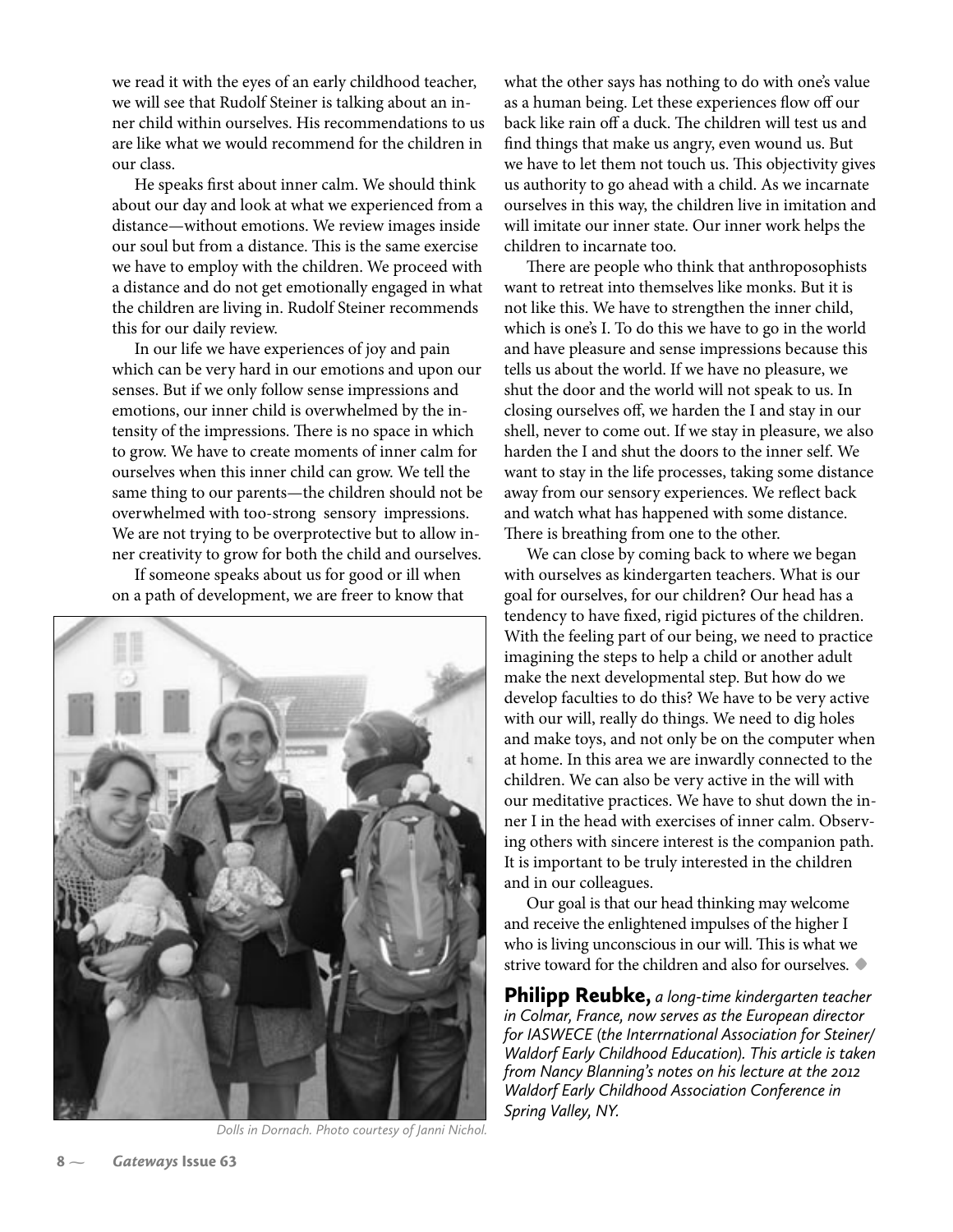## Our Children: Our Guides Towards Becoming Truly Human

Louise deForest

I started my teaching career in a daycare center, working with young three-year-old children. That is where I met Natasha. She was the only child of a poor, uneducated family. Her skin was pasty white—a sure sign of lack of nutritious food—she was obese and had a little upturned nose. She had tiny blue eyes and long, straggly hair. Every day she would stand in the door with her large body and announce, "I'm here," in a whiny, nasal voice. Outwardly I treated Natasha fairly, just as every other child; whenever she wanted, she sat on my lap and she joined in all our activities. She was a member of the group, but inwardly it was clear to me that I did not like her. When she would announce her presence, I would experience a sinking feeling in myself and would inwardly groan. I was glad to see Natasha move on to the four-year-old class.

But I have never forgotten Natasha; all these years later she is still with me. I failed Natasha. Natasha invited me to go on a journey with her, which I refused to take. She was providing me with an opportunity to develop and learn something that I had not yet learned. I think Natasha sacrificed herself for my growth as a teacher and now I always feel her right behind me.

Every child comes into life with an intention, choosing a country, language, culture and family. There is great wisdom guiding these choices. Every child has an intention in coming to us in the classroom, as well. Each child comes to receive gifts from us that perhaps we do not even know we have—aspects of ourselves that they can use in their life to come. They also come to strengthen us in areas which we have not yet developed or where we are weak, to help overcome something within ourselves that we may also not be aware of. It is a great gift to us each year that these little ones bring, often disguised as unruly behavior or a mysterious way of being that does not match our expectations.

There have been certain groups of children that I have had over the years that can be characterized as difficult groups, where there is conflict and unrest among the children. Sometimes it has manifested

as a few children who seem to go out of their way to disturb each other—children who just can't get along with each other, bringing many days when there are bitter tears and angry voices—and sometimes it is the whole group that cannot find harmony. There are also groups of children where harmony prevails and the relationships are warm and loving. But more often we see that the group is a challenge—transitions fall into chaos, perhaps, or the children cannot hold form and there is tension in many of the relationships. Over the years I came to think of these groups of children as groups who rub the hard edges off each other, groups that are doing a social deed with each other. We can often see that where there is much con�ict in a group one year, the next year these children are the best of friends. But I also began to see, pretty early in my teaching, that they also come to rub the hard edges off of me, to make me socially more �t and capable, to deepen me as a teacher and as a human being.

I became a better teacher through Natasha's sacrifice and through my failure; other times it has been through my striving that I have grown—striving to understand the inexplicable, to meet the child I do not understand, to be interested in who a child is rather than who I want that child to be. Children call upon us to be interested in them, to confront the mystery of their being with our striving. With sincere longing, with true effort on my part, I have felt that I am taking another baby step as a teacher and as a human being. In Chapter Two of *How to Know Higher Worlds*, Rudolf Steiner reminds us that "for every one step you take in the pursuit of higher knowledge, take three steps in the perfection of your own character." This means we must be with others, for, to quote Goethe, "Talent develops in quiet places, character in the full current of human life."

It takes courage to walk into the classroom every day, to greet each child and parent with warmth, no matter what happened the day before. Each day must be like the first day of creation. Everything is possible, everything is becoming. It is a bit like the meditative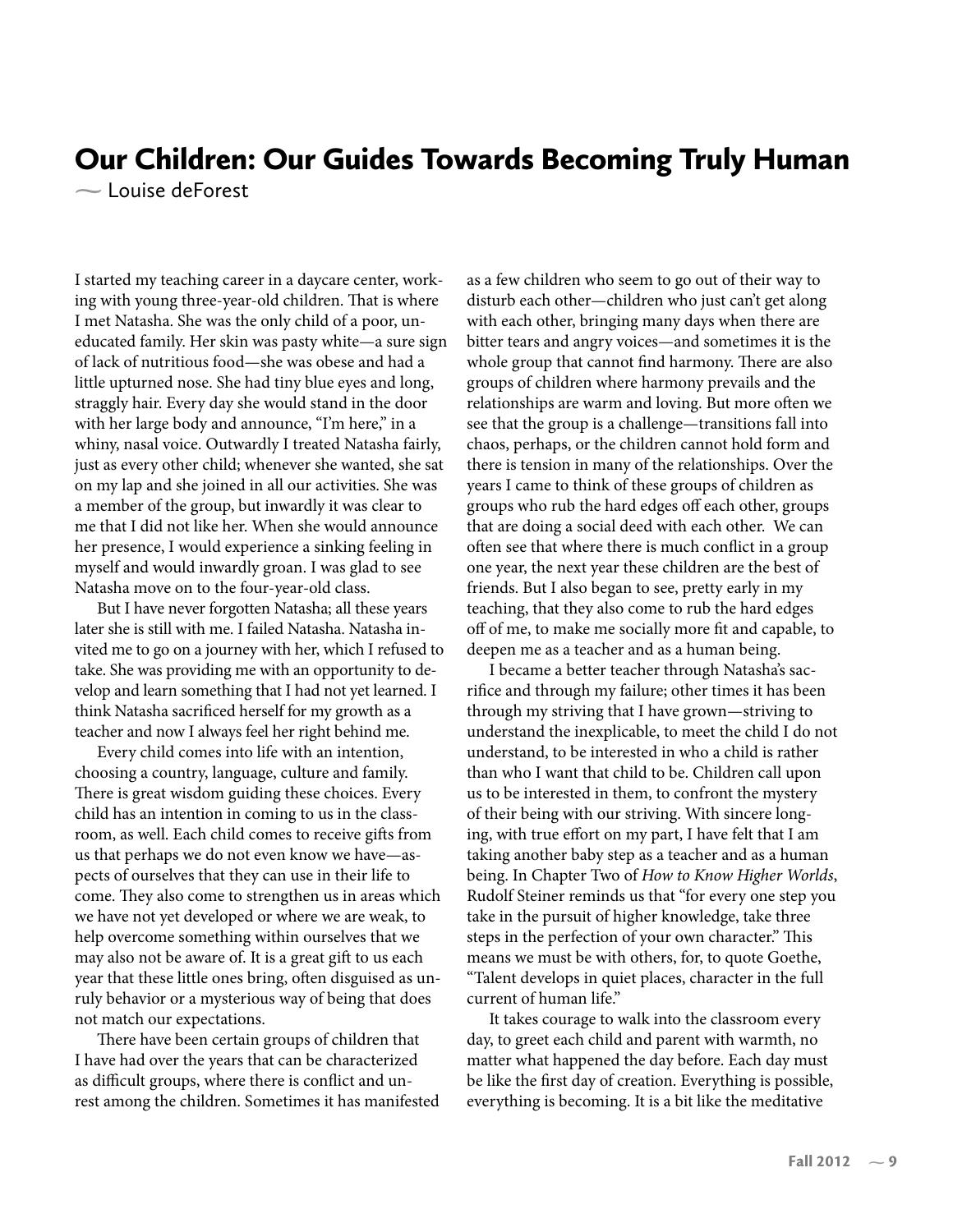life we strive to establish. We cannot have any goals. We never can get to the point when we can say, there, that's done. One starts anew each day. We often meet with no outer signs that signal any changes, with no defined goal, no guarantees, meeting the same challenges of yesterday, last week, last year, and often not feeling any different after our meditation than we did before. But day after day we try again. And each time we have the thought, as teachers, "Now I know how to be a teacher. Now I've got it," this is a guarantee that the next class will be difficult and once again we will know nothing. You will find that what you have done in the past will not work with this next group. The class is calling for you to do something different.

I have a friend who once said to me, "When you see trouble coming down the road towards you, drop down on your knees and give thanks, for you are about to learn something important." I don't think I have gotten to that point yet, but I do recognize that there is something incredibly valuable in being challenged, in knowing nothing and starting over. When we are at our wits' end, we are the most open to inspiration, to intuition. As an Alzheimer's patient once said to me, in a lucid moment, "We do not have to know where we are to find ourselves there." When we don't know anything, we are poised to learn something, and when we feel helpless, we will be led to find a way to serve the other.

A friend had a class where everything was chaotic, day after day. One day it was so bad she stood in the middle of her class and did not know whether to cry or to leave. Then she had a moment of inspiration and looked into her pockets and said, "Oh, dear." Children began to gather. Then she said, "This is not good news. My dear children, I am sorry to say there is only this much [*thumb and fore�nger showing a tiny amount*] patience left." The whole room changed.

Another colleague had an inspiration for a group that was very argumentative. Every day there were tears and confrontations. He walked to the children who were in tears and indignant and said, "It looks like Old Man Trouble has been here again." Old Man Trouble began to be a presence in the classroom, objectifying the difficulties that were tempting the children to fall into unruly behavior. When the children began to argue, they would stop and say that Old Man Trouble was coming near.

We have to push ourselves into activity. We must work consciously with spiritual forces and work on our own inner development with great resolve. When I was a new teacher, my mentor said that an early childhood teacher has to be willing and able to sacri�ce one's adult needs. In our adult lives, we crave stimulation, spontaneity, change, novelty and we digest our experiences through talking; but these are not good things for our classroom. The rock we live on in our classrooms is rhythm and routine. These are cornerstones of each day. A good day in the classroom is one in which time ceases to exist and yet somehow, miraculously, we have snack at a reasonable time, circle and story flow and the children are ready to go home when the parents arrive. We are quiet in the classroom, always doing tasks, and hopefully our every word and gesture are imbued with intentionality.

But we need to go deeper than this. We need to overcome adult attributes that we associate with modern-day adults—such as being critical, wanting to define and categorize, and wanting to fix. None of these will serve us in working with the children. We must free our thinking if we are to respond to the call of the future. With our thinking we can enter into the realm of ideas and ideals, and it is within our powers to be able to find the essential within these realms. Thinking is an active meditation, allowing us to be instigators of metamorphosis. If we can commit our thinking and feeling to something outside of ourselves, this will bring forth lifegiving forces into our work. The more we can remove ourselves from sympathy and antipathy, the more easily can empathy arise in us. We need to develop what Henning Kohler describes as active tolerance.

When we have answers, it is an egotistical act that does not enter the reality of the other. Every child has a reason for incarnating as he has. If there is a hindrance, we can offer help and support but the child may or may not choose to change it. Active tolerance means that we leave others free to be themselves in all their individual expressions. It means we observe and think about them with gentle and unprejudiced interest and that we strive to understand them enough so that we can honor their way of being and behaving without judging them by our own standards or forcing them to meet our expectations.

Far too often we are reactive to life, including the children in our groups, saying "Oh, my goodness" about a child, a group, or a situation. Even if we think we have an ideal class, we are defining. It is important how we think about our children; they are particularly dependent upon our regard for them. The child's social development is aided by the fact that she lives into the soul life of the adults around her. Through ourselves we enable the connection between child and self. We are the self that the child is eventually able to �nd within herself. **•**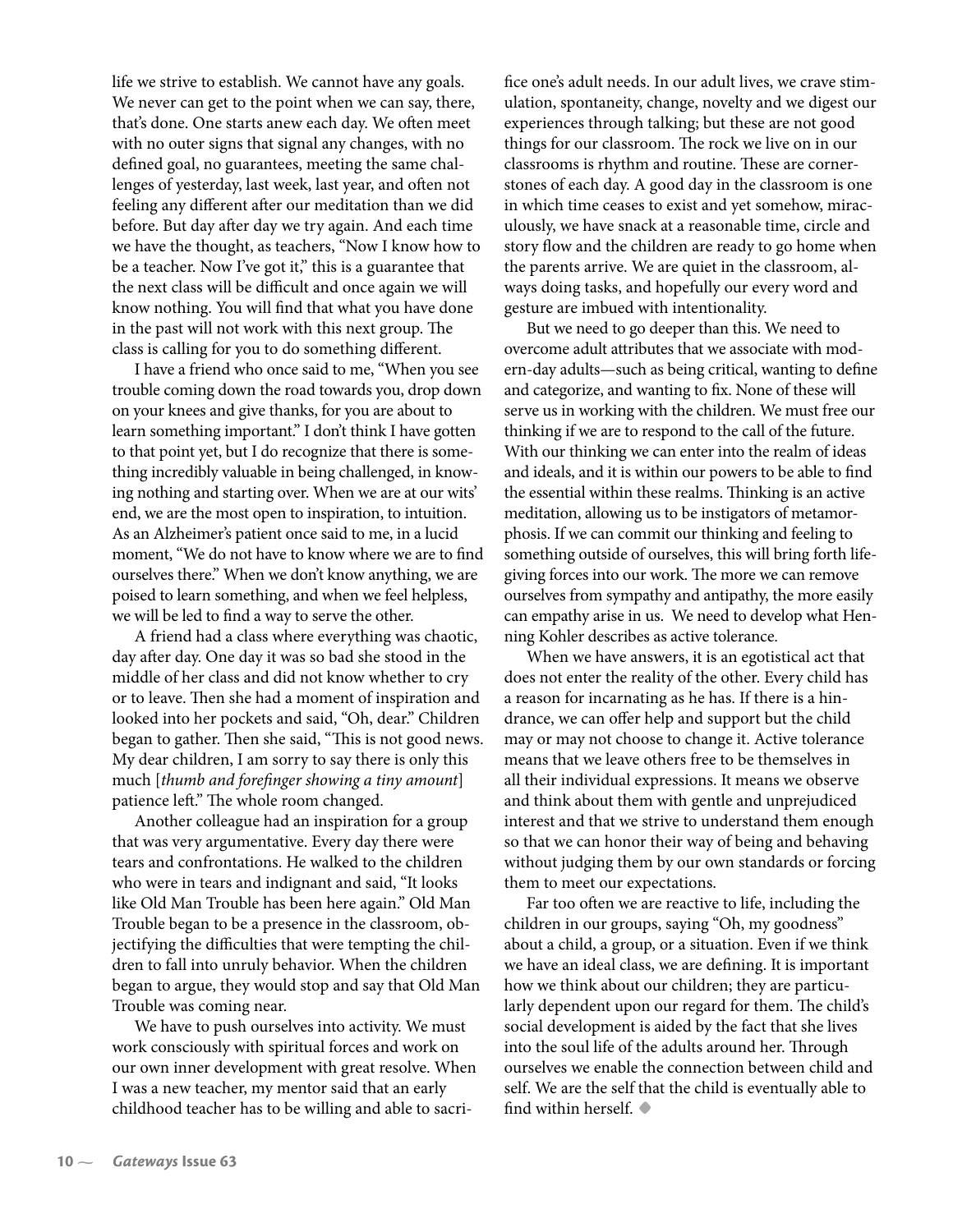# From Unbornness to "I"-Consciousness

Dr. Michaela Glöckler

There are three steps for "I"-consciousness awareness to find its place in the physical body. How does this happen? We constantly experience "I"-awareness as a point [a large dot as "point" was drawn on the blackboard]; and if we don't succeed in focusing, concentrating, so that we become totally present with ourselves, we are not really there. We have to "be there" to look at the complexity of this world and make it clear to ourselves, the world of thoughts, feelings, of our striving, of what we want to do and are not able to do because of something in our way. There is all this richness, this wealth. On the other hand there are the complex conditions of our life—one billion people are starving; they live with the minimum. Someone else has too much to eat, and those in between ask what planet we are on here where this can be tolerated. Rudolf Steiner said calmly that the social question is a pedagogical question. And the pedagogical question is a medical question. If you don't know what is healthy and what is sick, how can you recognize the healthful aims of education?

Another statement of Rudolf Steiner is that in the future, people will not ask what is true or false but about what is healthy and what is sick. What is healthy? What is unhealthy? Physicians can define that well. Healthy is being master of possibilities. Sick is not being master and being unable to unfold one's possibilities. Health is being able to serve. Sickness is being limited, restricted from serving. And that is a question of education. How do we have to incarnate so we become an instrument for ourselves and for others too, so that we humanize and do not dehumanize? When we can do this, we will be able to solve the social question. We can also advance possibilities for others. This is the possibility surrounding a young child. The young child is obviously in need of support, and the whole surroundings become centered on the child and on his need for development. We want to please the little child and make him happy. Sometimes we do this with sweets, but it is better to do it through a smile.

But we need a concept of what is healthy self-

awareness, self-consciousness. Everything around me, the world in which I am, finds itself within me and finds a point in me from which I can relate to the outer world without losing myself. With all this wealth of feelings and thoughts, it is amazing that we do not lose ourselves. All this is the gift of the physical body. In the physical body self-awareness awakens. The whole world of wisdom finds itself. I have my balance point, my center of gravity. And it is on that balance point that my spiritual center of gravity forms, so that I can sense myself in one point. Then around this point there is my destiny [*a large circle was drawn with the point as its center*].

Rudolf Steiner states in his lectures on occult investigations into the life between death and rebirth that an incarnating soul knows that for the next earth life he needs a certain kind of education. The soul needs a certain kind of knowledge that he can absorb early on.

[*Editor's summary of the next passage: If the child's incarnation involves parents who cannot provide him with a happy life, the proper education becomes more critical than ever.*]

One finds souls who before birth had the most terrible struggle in themselves because they saw that they might be abused in youth by a horrible set of parents. We see many souls who go through terrible struggles in the spiritual world as they proceed toward the preparation of their births. This is not only an inner struggle but is also projected to the outside and one has the struggles outside oneself as well. The souls go to their next incarnation feeling a deep split within. Rudolf Steiner describes a situation of looking ahead to preview the coming incarnation. We know that the soul prepares for a particular generation, country, language, parents, etc. But now because of interference with birth (through abortion), hundreds of thousands of girls, especially, are murdered. These souls then have to orient themselves to decide if they want to come. Souls are constantly rejected and sent back.

Then there is the additional struggle to decide between a happy family life and educational constellation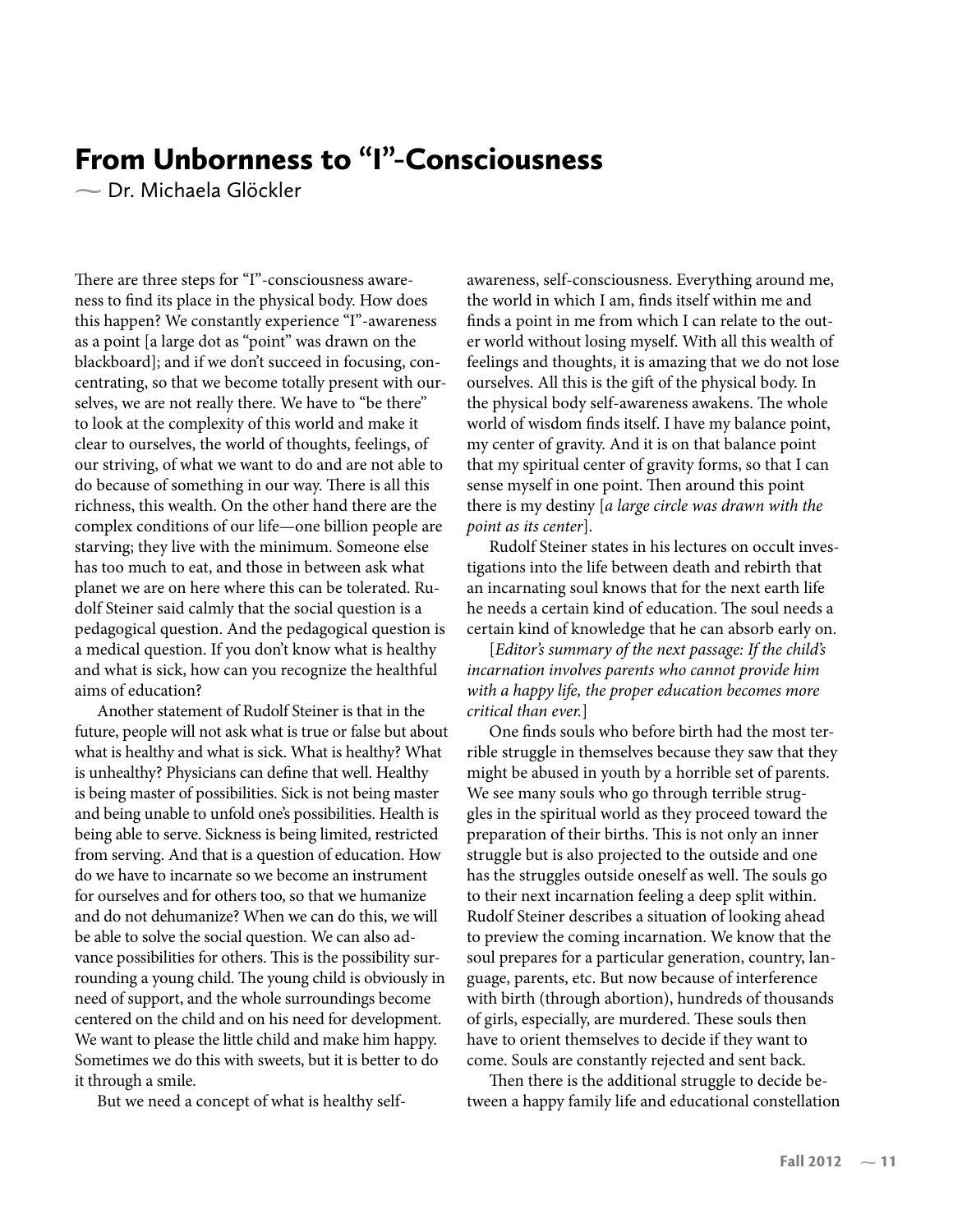or a horrible one. [*Editor's summary: Then it becomes urgent that we found healthy early childhood programs to meet and support these children.*]

[*Returning to the chalk drawing*] This circle is our destiny. It has a wide aspect as well. We are constantly in conversation with our destiny, which is our partner, the sphere with which we have to converse.

Destiny is the horizon with which we are always in dialogue. The more we have this dialogue about its meaning, about the positive side of what we can learn from it, especially in very difficult destiny situations, the better it will be for our "I"-consciousness. There is a wonderful statement from medieval mysticism—"I do not know who I am, I do not know what I know." I am a strange thing, a dot and a circle. I only unfold a healthy "I"-awareness when I am point and circle, becoming aware of myself in my body and developing the ability to have this conversation with my destiny, the developmental chance I have when I bring point and circle so together that attention is brought together for the unfolding of my biography.

There are three great steps into incarnation. The third step does not have to do with our dialogue partner of destiny. It has to do with our true essence, our true persona, the being that resounds through the body and through the soul—how we feel, think and act. Always something radiates through of the essence of a person, the radiation of her persona. What radiates through is love. Our destiny is tied to the astral body, ether body and physical body. Everything is inscribed into them, depending on what we have done that is good or difficult. All these consequences are drawn onto the paper or sand of these bodies.

Our "I," however, did not experience the fall from paradise and remains innocent, pure. It is pure love; pure light; the Way, the Truth, and the Life. Our "I" holds within it the goddesses we are seeing each morning of this conference [*in a eurythmy performance representing a series of goddesses from Isis to Sophia*]. If we look at the male virtues of vigor and courage and add these as well, there are expressions of "I" that are neither male nor female. The "I" can bring different properties to expression through a male body than a female one. It also depends upon what the world around us allows us to do, what is possible for our gender, as for example in China or Peru. If there are no partners to share our destiny with, we reserve our possibilities for another incarnation.

Radiating and holding back are the two sides. The body is a carrier of the "I"-consciousness and it is a carrier of developmental possibilities. Both are there.

There are two beings, Lucifer and Ahriman, who do not like these components at all. Lucifer does not want us to have awareness of the world around us. He wants us to enjoy ourselves, mirror ourselves, and develop aberrations from healthy self-awareness that go toward egoism. Like Lilith, we are not so nice as women if Lucifer tempts us. Men can do this in their own way. This is where Luciferic temptation comes in. Lucifer is a microcosm interested in small things. Lucifer is happy with vanity. Life has to be fun and joyful, where we can take pride in ourselves and show off.

Rudolf Steiner once came onto the school playground in Stuttgart and said that there were two ladies sitting in front of the school who could not be allowed in. A teacher who went to look saw no one. But Rudolf Steiner explained that the two he saw sitting there were vanity and the craving for power.

Ahriman, on the other hand, has a deep hatred and lack of understanding for destiny. People are only numbers to him. Everyone is exchangeable to him. Schiller described through the inquisitor in *Don Carlos* that people are just numbers. Rudolf Steiner told physicians that Ahriman wants to kill karma. We cannot use a more accurate concept. We have to listen to it and ponder on it. Ahriman wants to kill destiny because it makes development possible. Grand Ahrimanic powers focus on the earth, on the solid, the rational, the mathematical.

Of course we cannot live without these; all this is his work. But Ahriman wants us to use these powers to dominate and control others. Lucifer and Ahriman cannot understand development, which is a Christian, human, humane motif. Therefore the third aspect of incarnation is that the persona is always in dialogue with these two powers. Ahriman works with hatred and envy. Lucifer works with enjoyment, pleasure, and vanity. If we keep these in mind, we understand what is essential. The true persona, the human principle, works with love, dignity and freedom. If I am not constantly in danger of doing something wrong, I cannot find out for myself what is right. We learn from mistakes and doing so is always a victory over Lucifer and Ahriman. There is nothing more Christian than making mistakes. If we feel stupid because we have made a mistake and resolve to do better, then feelings of inner strength come. We practice and practice and overcome Ahriman, because we devote our time to improving ourselves and do not try to dominate others. Then what arises is an atmosphere around children where they experience that the world is good.

I was so pleased when Louise deForest [*the keynote*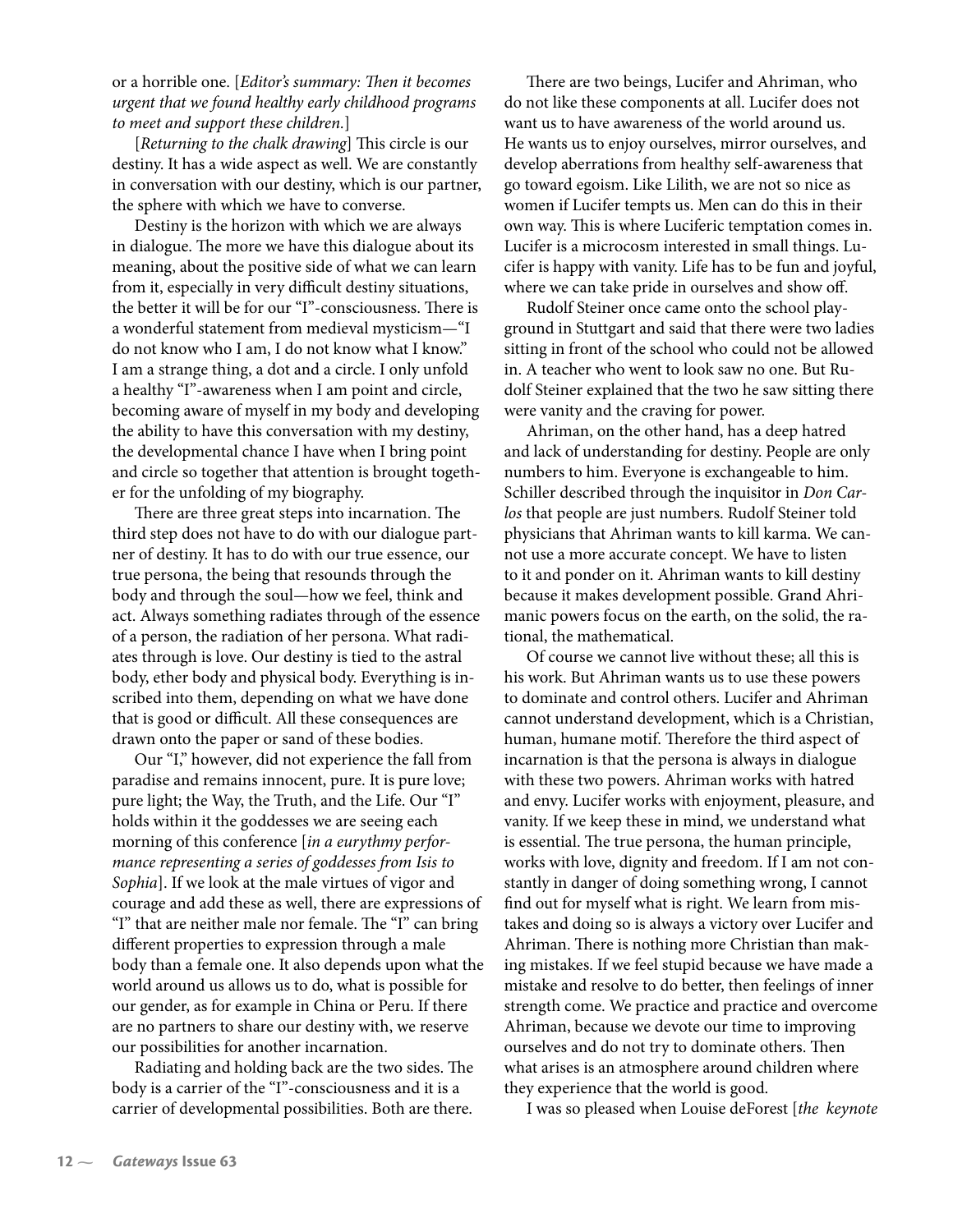*speaker of the previous evening*] spoke of kindergartens that are too perfect. But there are also "oh dear!" kindergartens where the educators do not understand the requirements of sensory development. It is important that we know why we do what we do, why the walls are a certain color, for example. When each experience that greets the children is consciously chosen we can feel joy each morning that what surrounds us is good for the children. We radiate our joy in knowing what is good. We must add to the outer experience an understanding of what it stands for, with a commitment to thoroughly know what we are doing. We combine light, air, color, form and enough space to be flexible. We also allow moments of intentional chaos, so that we can all find our way back to form. Then the children will be able to feel the process toward development.

Taking hold of the body, looking toward destiny from pre-earthly life, and developing "I"-awareness are all things that we need to do. Taking hold of the body is the first step of incarnating.

[*Beyond this excerpt Dr. Glöckler continued the lecture with the two points indicated at the beginning—(1) the environment we offer to the incarnating child and its interplay with the child's destiny and (2) how the "I" finds its way into physical incarnation, accompanied by a rich picturing from embryology. "Nature," "nurture," and the eternal "I" are the three essential elements that work together to achieve the child's individual incarnation.*] **•**

Dr. Michaela Glöckler*is the leader of the Medical Section of the School of Spiritual Science at the Goetheanum. She is the author of many books, including*  A Guide to Child Health *(with Wolfgang Goebel).*

# The I, the Self, and the Body

Dr. Edmond Schoorel

As you think upon your own experiences, do you recognize this? You have prepared a wonderful program for your group, your class, or your child's birthday party. Everything is well thought out and well prepared. And then suddenly something happens that messes everything up. It storms and rains while you prepared the party for outside. There are extra children in your class because your colleague got sick. Or the helper for the birthday party has called to say she cannot come. The whole plan is changed, but then you have to improvise.

Improvising is the normal situation for a child who comes to earth. Children carefully prepare. They choose the country, the culture, the language, parents and other people they want to meet. But the reality then turns out to be that the parents they have chosen are getting divorced, the school is shutting down, the best karmic friend is moving away. The child needs to improvise all the time in the incarnating process. Most children can cope with this; they have the possibility in their physiology to do this, though the circumstances may be difficult. We will speak today of the physiology of the predictable and the unpredictable in development, steps going up and down.

First we will look at two incarnating routes before working them out. The threefold human being is the starting point with the upper pole, rhythmic area, and lower pole. Rudolf Steiner gives these three areas double names: the nerve-sense area/upper pole, metabolic-limb area/lower pole, and in between the area of rhythmic processes—breathing and circulation.

As well as these three different domains, humans also have two opposite incarnating routes within them, one that represents the past and one that opens the door to the future. We can recognize how past and future streams are illustrated when we look at a child's developmental stages. Children must stand upright, an innate capacity from the past, before they can walk. The ability to listen must exist before they can learn to speak. And children must have thoughts before they can identify what they perceive. But developing these abilities is not automatic. Around the child must be adults and children who already walk, speak, and think, to become imitative models for the child, so that the future can come to efficacy. In their own individual situations, children will develop themselves as members of a language community and become participants in the common human world of thoughts. By observing the created world that we all have in common, they learn to speak for themselves and to act in the group that they belong to. From this point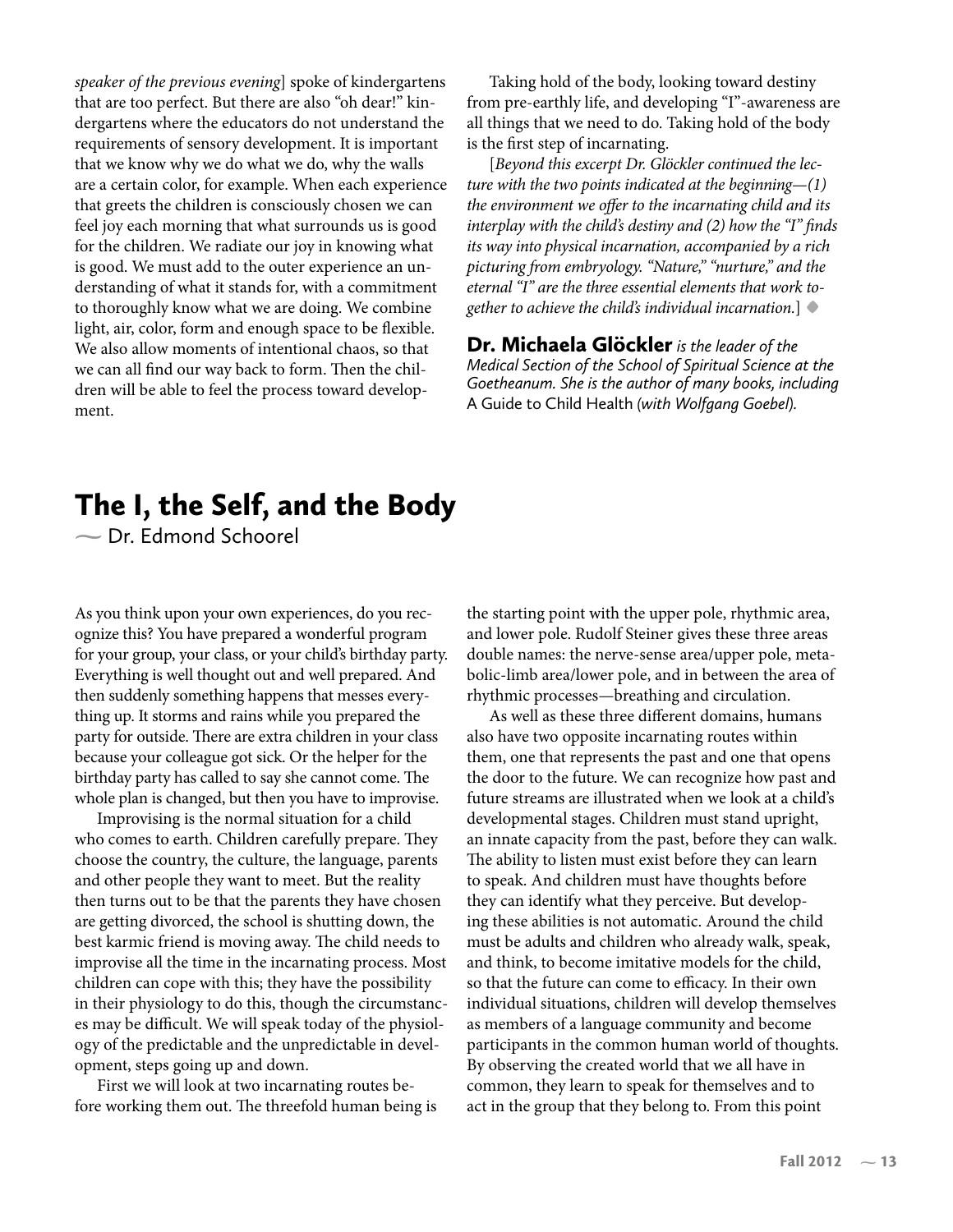they can then do things individually because of who they uniquely are; this expresses the individual. For most children, this happens without difficulty. But for some others the development falters and they get stuck along these routes and may need therapy.

The human being comes to earth along two routes. One proceeds from below upward, ending in the head, and comes from the past. This route we associate with wisdom. The other one flowing from the head downward is oriented toward the future, ends in the pelvic region, and makes us think of light. There is one stream that is common to us all, the upward stream that enables us to stand, listen, and think—and another part that is individual, expressed in walking, speaking, and perceiving the world, which flows from the head downward.

## The stream going up

Let us begin with looking at the upward stream. This we may call the stream of thinking, seeing that it ends up in the head. Out of the breadth of pre-natal life, human beings prepare their landing on earth. They do not do it alone but have high, hierarchical helpers. The person directing this process is not the person we meet casually on the street later on but is the spiritual being within oneself to whom we later say "I." All the wisdom gained in previous incarnations, as well as the wisdom that created humanity overall, works during pregnancy. From the periphery, both universal forces and individual formative forces from the I give humans the strength to condense, to compact themselves. The developing human being pulls itself in from the embryonic sheath so the child can physically appear on earth. The embryonic sheaths, comprised of the placenta, amnion, chorion, and the amniotic fluid, are beautiful images of the nurturing, supporting power of growth of the upward stream. From the moment of birth these physical sheaths are no longer needed and fall away. Their functions are taken over by the up-going stream.

A big change at birth is that the I no longer works on the inside of the human body but takes the lead from outside. After birth the I of day consciousness takes over guiding development. At night the upward stream can still do its work and aids recovery processes. When we follow the upward stream on its route, we first find the metabolic system—the source of substance formation, the source of vitality. The astral body dominates the upward stream and works in various organs. Incredibly high star wisdom works in the human body because we have organs.

Continuing upward, the diaphragm forms a boundary to the rhythmic system where we find the seven life processes. One of these seven processes is breathing. Breathing provides us with an appropriate picture for the events in this area. In breathing there is a rhythmic exchange between inside and outside. Breathing makes the difference between being alive or not. In the same way that metabolism is the source of substance, the rhythmic system is the source of life. In the rhythmic area, the astral body is no longer supreme. The astral body has left its imprint in organs below the diaphragm. In the rhythmic system the ether body is the ruler and works in rhythms. That is also why this area is interwoven with rhythms.

The stream going up is becoming more and more barren. We left the I outside the physical body, the astral body below the diaphragm, and the etheric body below the neck. In the head only the physical body's primary effect is in charge. The ego, astral body, and etheric body have left their imprints in the physical head at an earlier time. When we try to find them, we can discover the intentions of the I, the wisdom of the astral body, and the living images of the etheric body inscribed in our thinking head. In the head, the dynamic of the upward stream comes to a standstill, becomes crystallized, and congeals into images, about which we can think. The physical body, too, forms an imprint in the whole skeleton and in the brain. This fact that the physical body makes an imprint gives us the feeling that we are who we are, every day the same person. The skeleton and brain are the physical imprint of the I. The skeleton is slightly more lifeless than the brain. We might formally say that the upward stream dies in the head.

## The stream going down

Now we come to the unpredictable side of development. The stream going down has a different mood. When we want to describe it properly, we need to conform to this mood. Day awakens. The rooster crows, the alarm goes off, a full bladder—or maybe, alas, a wet bed—awakens the child. Children wake up differently—some quickly, some struggling to get into bodies that give a lot of resistance. A splash of cold water in the face and a good breakfast help in waking up.

 At the start of a new day the senses also wake up. Strictly speaking, the child arrives on earth every day anew and comes into the created world, the sensory world. The moment of waking up is related to the moment of birth. He comes from a world of creative will to the world of senses, which is full of sound, color,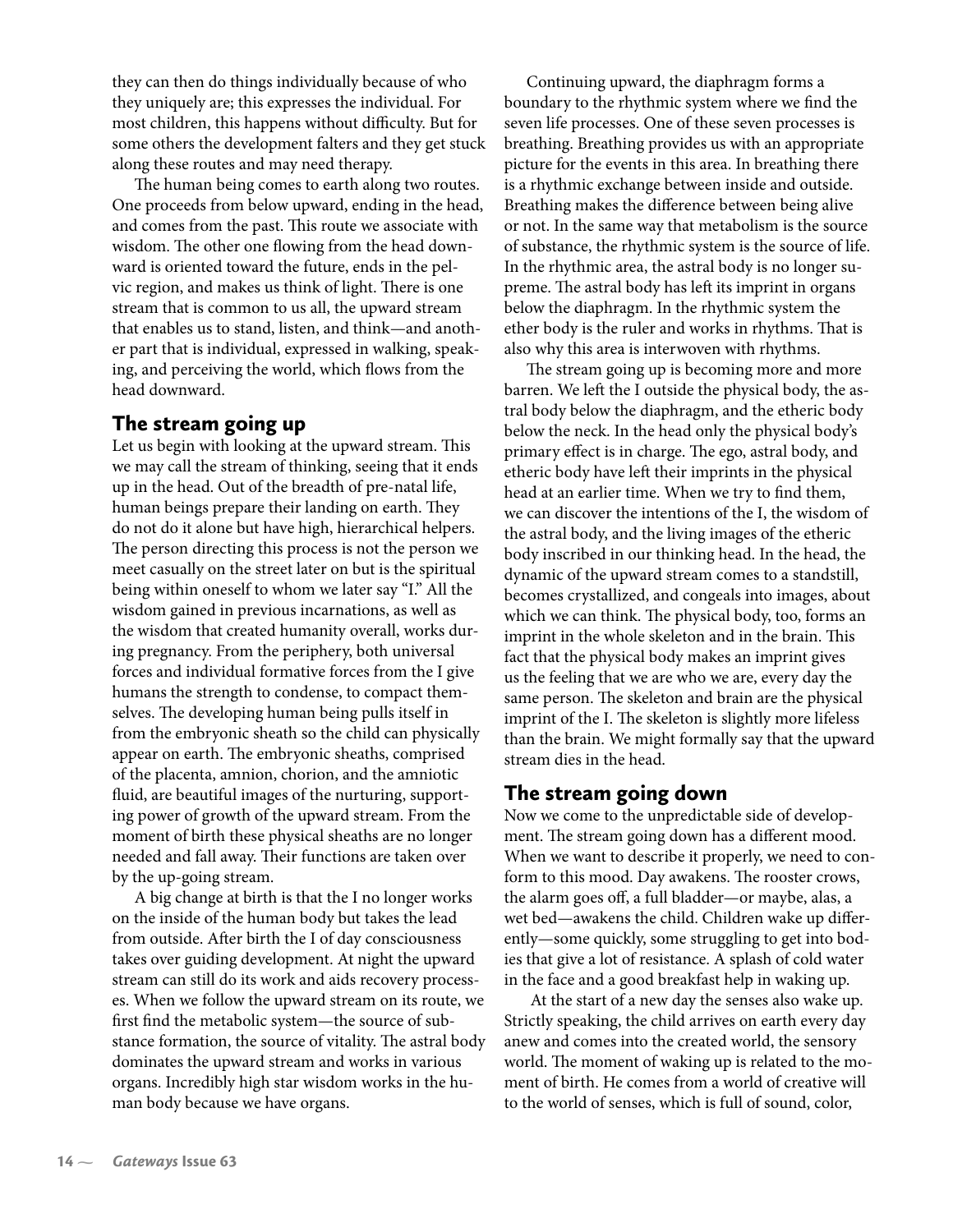taste, and smell. The child feels deeply related to this world, which pulls him awake through the twelve bridges of his senses. All sensory experience has its impact on the child's soul. Sensory experiences form the child down to the level of the physical body. In the nerve-sense pole there is strong collaboration between the senses and the brain. The imprints upon the physical body of the upward stream are partly determined by what is presented to them by the perceptions of the senses belonging to the downward stream.

After breakfast, the day can start. What shall we do today? We go down one step of the downward stream to the rhythmic area of social experience. Who is around, is there someone to play with, is it a school day or home day? While chatting, pushing, laughing, and grumbling, the child emerges as a fellow human being within his group. Through life experience the child learns how things work. This takes energy; the children get tired and are ready for a nap.

We can call this downward stream a will stream if we look to its end point—meaning the actual deeds, not the force of will which belongs to the upward stream. When does the child begin to act, to express its will? A screaming, hungry baby is expressing will and is usually successful. A hollering toddler that has been startled expresses will. A six-year-old who makes a cute face to get what she wants expresses something in her behavior. Will here is quite selfish. But from a very young age the child can also be unselfish by not crying when he sees his mummy sad or by sharing toys to comfort another child.

The region below the diaphragm is a puzzling area. Why do children act so differently from each other? Is it not precisely in how a child acts that something very personal emerges? Children come from the prenatal world with specific intentions. Through their

fellow human beings they meet their fate. We can say that this is the outside of fate. In the upward stream the karmic inside of fate is hidden as capabilities, as possibilities. These capabilities want to become visible, want to be fulfilled. Who does that? It is the downward stream. How do children get the idea to do certain things? By meeting others. What does this look like? It is through their behavior, their deeds towards others that they ful�ll their possibilities: the hug, the bad temper, the step forward in development are all examples. The downward stream magically summons the I to appear by means of the deeds.

To be precise, it is not the I that appears here but the personality. By personality is meant the ego, the self. There is much confusion about the terms I, ego, self, personality, individuality, higher ego, superego, lower self. That is not the point here. What is meant is this. The way people show themselves in everyday life we will call personality. Not all possibilities humans bring to earth will emerge. In terms of the two streams, the down-stream makes something visible of the possibilities of the up-stream. Future and past work together to shape the unique personality. This demonstrates itself in the upper pole of the human body in the manner of how people perceive things. In the rhythmic system we can see this in the style of being of fellow humans. In the lower pole it demonstrates itself in people's deeds. In the downward will stream we see the day-conscious I at work. The I in the downward stream can use its forces to resolve aspects it meets in the astral, etheric, and physical bodies flowing toward it from the up-stream.  $\bullet$ 

Dr. Edmond Schoorel *is an anthroposophic physician and school doctor in Holland. He is the author of* The First Seven Years: A Physiology of Childhood.



*Waiting for a workshop at the Dornach conference. Photo courtesy of Janni Nichol*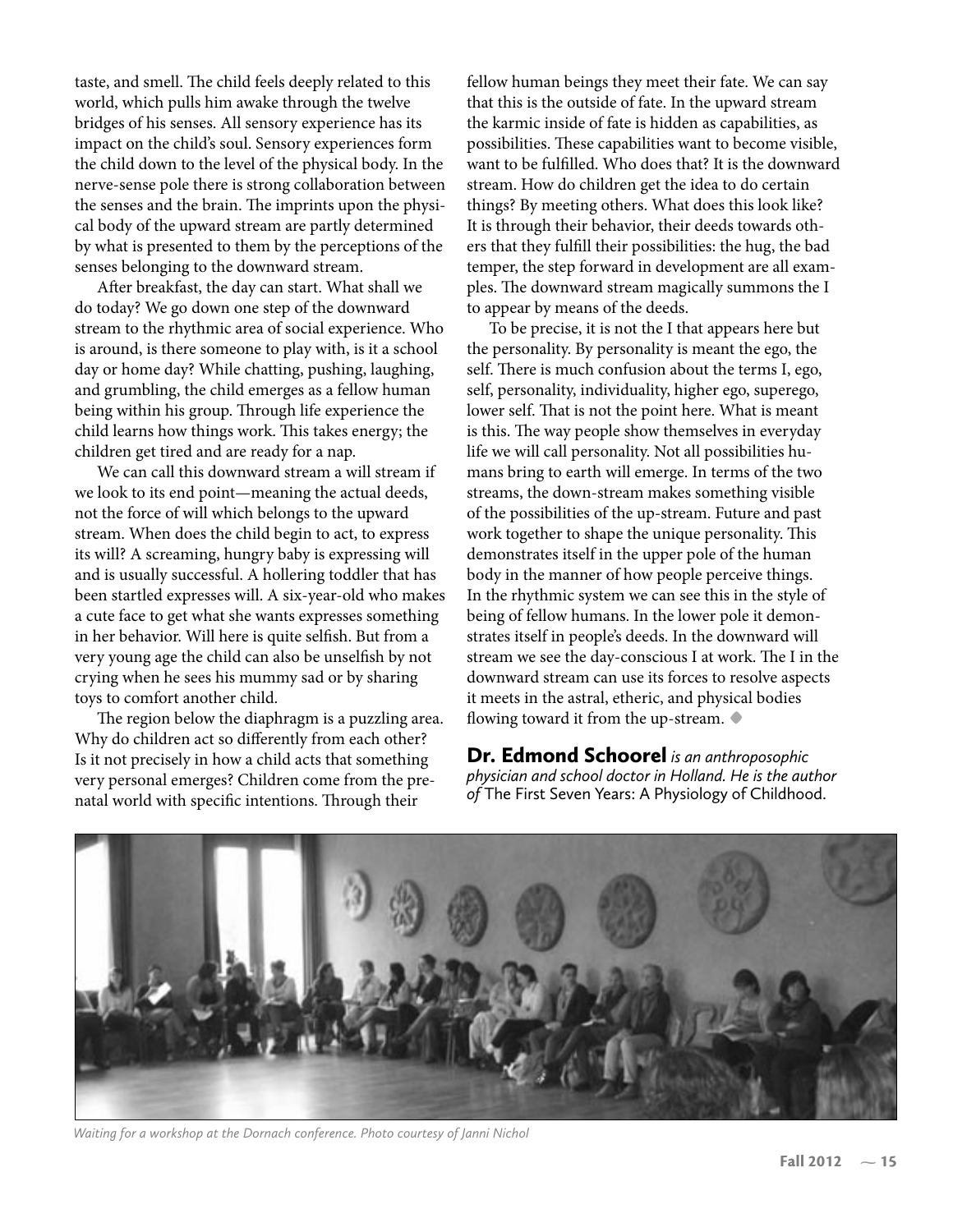## Accelerated and Delayed Development

Dr. Renate Long-Breipohl

The theme suggested to me for this lecture was that of hindrances to the incarnation of the I. Out of the many possible hindrances I chose to focus mainly on two: on delay with respect to the development of movement and on acceleration with respect to the development of speech and thinking. These are the two most common challenges for the incarnation of the I in children today. I am well aware that I am speaking out of my experiences with children in an affluent country where children are endangered not by hunger, but by obesity and related conditions, and by overstimulation of the senses. However I am confident that what is presented here will be relevant with modification for children in a wide range of circumstances.

[*The following excerpt was chosen from the core of the lecture, as so many North American children fall into this category. References are made to children de*scribed in the first part of the lecture without elabora*tion. Reading of the entire lecture will give bene�t of child descriptions, discussion of delayed development and pedagogical responses we can make, and suggestions to how we can newly approach building relationship with the children, encouraging imitation, and guiding play.*]

### Accelerated development

We turn now to what I see as the biggest hindrance for children today, especially in affluent societies: Overstimulation and high performance demands causing accelerated development of the speech and the intellect in young children.

We are looking not at the environmental conditions which act adversely on the harmonious joining of the soul-spirit with the physical-etheric body in incarnation and on the emergence of a healthy consciousness of self. Today the issue is the push within the education system for early intellectual performance, and the issue is also the introduction of modern technology into the lives of young children.

Already in his time Steiner could see the acceleration of intellectual development in children. The individuality, whose presence is felt in the human being through life and who provides the inner experience of self, becomes overburdened with sensory overload from the world around at an early age. The children assimilate these influences already early in life and therefore appear much older than they are. Steiner states that there used to be a big difference between the first and the second seven-year periods.

 He says: "Nowadays children are so very clever...there is little difference between the first and the second seven years. Special methods of education will have to be devised in order to cope with these children. They are as clever as grown-ups and everyone seems equally clever, whatever his age" (from *True and False Paths of Spiritual Investigation*, p. 43).

This is the most widespread phenomenon of acceleration today. Not only the highly gifted, the exceptional child is affected, but children across the board. This development is a consequence of the nearly exclusive occupation of human thinking with the material world and the immense importance given to information gathering, analyzing, expressing opinions and making judgments.

Young children, being imitators, often just repeat information and opinions presented by adults. Children who speak cleverly have been given lots of informative and explanatory input by adults previously, and they have been encouraged to express opinions and to make decisions from early on.

Childhood once was the time for stories, nursery rhymes, children's songs, time to bring language and meaning to the child musically—not intellectually, but through the rhythms and tones of verses and songs. The feeling element of language was important, not the processing of content.

Today many children have a good ability to process information and identify objects already at an early age. An example is an eighteen-month-old boy standing at a coffee table with flash cards. The child was asked to point to the card that showed the house or other object. The child did perform the task asked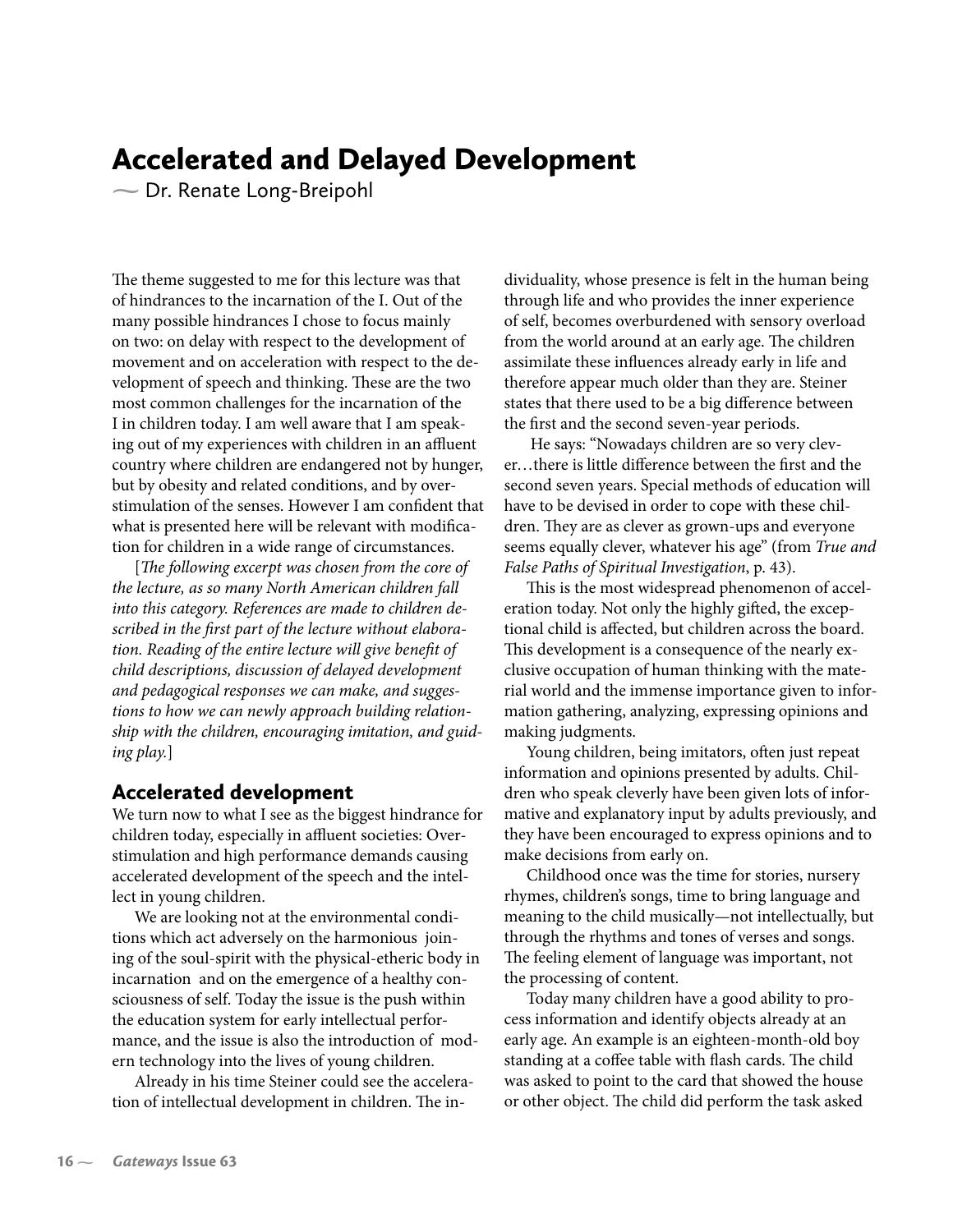of him correctly, but he could not stand at the table independently; he had to hold on to the table to keep his balance. There was no joy in performing what the adult wanted him to do. At this time of his life he should have been consolidating his upright standing and his walking, not his thinking.

However, the common knowledge that the time before the age of three is most effective for accelerating intellectual development has given rise to many early learning programs. Because of their splendid memory children learn quickly how to use words and some concepts correctly, identify representations of objects, name characters from books, recall details of the content.

However this does not develop deeper aspects of the child's thinking, and also not feeling and will. Thus children seem to be clever beyond their age, but they are not. While there is acceleration in the intellectual development, there is no corresponding acceleration in the soul. Here the child still follows the sevenyear periods of soul development.

An example is a very clever little fellow in my kindergarten, who had something to say about everything. For his �fth birthday celebration in the kindergarten I chose the story about an angel bringing the child down the rainbow bridge to his parents. When the story was finished, the child said in amazement: "Is that how it was?" He felt the truth of this picture in his soul. Intellectually he had absorbed other information about birth given by his parents. But even in such an intellectually awake child, the soul resonated with this picture of birth.

Steiner has warned that putting demands of early intellectual performance on the growth forces of the young child before the age of seven will cause stress and lead to the etheric sheath around the child becoming "thin," worn-out. Its life giving quality will be damaged. The strain shows in the children as nervousness, loss of focussed interest in their surroundings, and restless behaviour. These are signs of overload of the soul, not the intellect.

I would like come back to Tobias, the child with early intellectual development mentioned at the beginning. His soul did not take part in his intellectual advancement, the joyless look in his eyes and his inability to play showed that his soul was undernourished.

Tobias also spoke with a monotonous voice. When he was stressed his voice became shrill and high pitched and he gasped for air between the words, a sign that breathing and feeling were cramped and not able to flow out unhindered.

Tobias was not only an intellectually awake child,

but also an anxious child. This was physically expressed in his awkward running style, the leaning backwards of his upper body while running, which made him a very slow runner.

Children like Tobias react to overstimulation with anxiety, not with fear of something speci�c, but with fear as general soul condition. I regard this fearfulness as a significant hindrance in the incarnation process. It is visible in many children today. It affects not only play adversely, but also sleeping and eating. Sometimes we see this fear expressed as physical gesture when the child flexes his hands closed, almost as a reflexive action.

 *Steiner has warned that putting demands of early intellectual performance on the growth forces will cause stress. . .* 

 Six-year-old Benjamin is such a generally fearful child. He is tall, thin, has a long narrow face, wideopen fearful looking eyes, a monotonous voice, and tense movements. He is a very picky eater and constantly on the watch of what is going on around him. There is no protective sheath around him at this stage. Hopefully the warmth of his new teacher and the routines and rhythms of the kindergarten will help him feeling more secure. He is just starting to smile occasionally and to play a little.

In Lecture Four of *Education for Special Needs*, Steiner spoke about those children whose astral body and I are too much drawn out into the environment. This is very relevant not only for children who are fearful, but also to those who live with so much enticement and distraction around them that they lose their secure base. Steiner states that children become inwardly oversensitive and sore and in consequence they are prone to actions which cover up this discomfort with overactive behaviour.

The soul fear which seems to become more prominent in young children goes along with early I consciousness. Saying "I" to themselves used to be the sign that the child had reached an inner threshold and a new developmental stage. Today children say I often as early as at eighteen months, not at three years.

In *Life Between Death and Rebirth*, Steiner describes the I-consciousness at age three as follows: The I pictures to himself mental images in saying "I feel," "I suffer," etc. This is linked to the concept I which is noticed by the child around age three.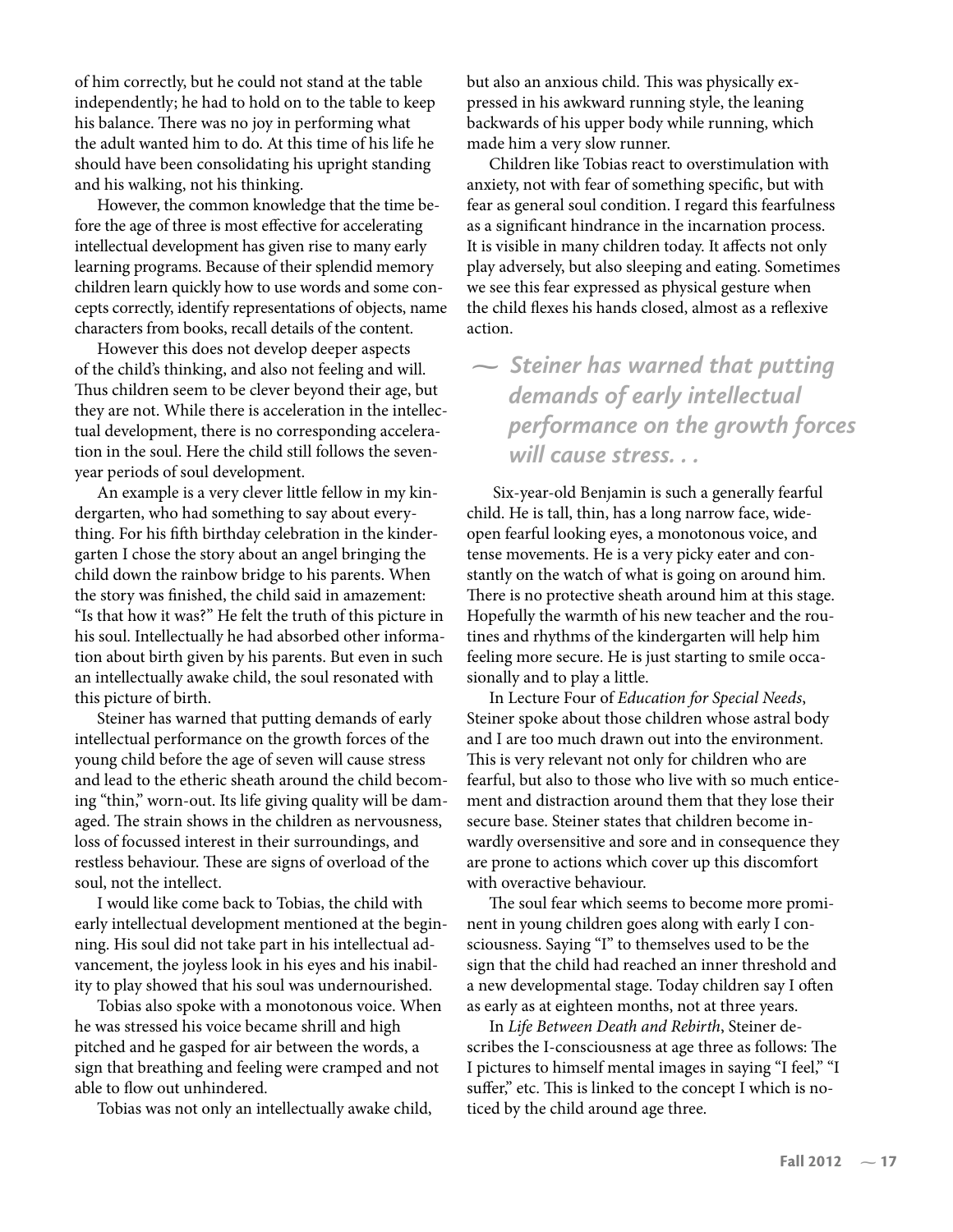But Steiner also mentions the saying "I" from the age of eighteen months onwards and attributes this saying I to imitation, at this stage without the deeper aspect of self as different from others.

 One hears young children say "I want this, I want that." These are expressions of desire which may be misunderstood as arising from being conscious of oneself as an I. This "I want" is always linked to environmental influences, to the immense role which desire and its satisfaction plays in modern life. It is also linked to children being frequently asked about their wishes and asked to make choices. This early saying "I" is not due to acceleration in the emergence of consciousness of self, but rather arises from early intellectual alertness and needs to be seen in connection with the role of consumerism and advertising in society.

## Pedagogical practice in the face of delay and acceleration

In our pedagogical practice we must reflect on what is essential and what is less important. There is one essential for early childhood educators, which surmounts all others: to understand human nature and how it specifically appears in young children. Only based on such understanding can we become helpers of the I in the incarnation process to find the right support for a harmonious development and the establishment of balance between the three centers of activity in the child's body: the nerve-sense system, the rhythmical system and the metabolic-limb system. This holds true for all children.

However, the I meets different conditions and incarnation occurs slightly differently in each child. We need to develop the faculty of intuition in order to understand what is specific about the incarnation process of a particular child.

Kate, Thomas and Michael [*children mentioned in an earlier part of the lecture*] tell the teacher something important about incarnation: A lot is worked out by the child himself according to his destiny, sometimes only over years. Yet we need to understand that we, in whatever we do, become part of the child's destiny. Where we see problems, we need to be cautious and allow a reasonable time to observe. We must ask ourselves where we see progress, where not. We need to keep in touch with others, doctors, colleagues, therapists to sense what will be appropriate restraint or support for the child.

Thus as teachers we work on two levels:

Firstly we work with what all young children need. We have our Waldorf early childhood curriculum with essentials such as creating a calm and peaceful environment, providing examples worthy of imitation, creating rhythmical flow in the life of the kindergarten, facilitating self-directed play, and guiding activities such as the circle, storytelling, music.Through this we create life experiences which are conducive to health, also for children with delayed or accelerated development. Many children are thriving on what we are able to offer: the mood of the kindergarten, the images, the activities, the working adult, the togetherness in the group.

But there are children who are not, such as those described at the beginning [of this lecture]. Therefore secondly we have the task to make adjustments with respect to those children.

Steiner has given us the task to remove hindrances so that the child's spirit may enter with full freedom into life (*The Spiritual Ground of Education*, p. 56). As a teacher today one needs to remind oneself that incarnation has become more difficult in our time and that therefore we meet more difficult children.

Steiner admonishes us not to experience this as a tragedy, but to see every difficult child as a gift by the spiritual world and a "manifestation of the highest. We must live through this feeling of tragedy, because this feeling will help us perceive, how something bad can also be something divine" (*The Spiritual Ground of Education*, p. 55).

Reflecting on my experiences I suggest adjustments to three essential parts of our work: to forming relationships with children, to working with imitation and example, and to guiding play.

[*Editor's note: The concluding one-third of the lecture discussed building relationships, imitation, and guiding play. Dr. Long-Breipohl gave speci�c, detailed suggestions to guide us in working in these areas.*] **•**

## References

Steiner, Rudolf. *True and False Paths in Spiritual Investigation.* London: Rudolf Steiner Press, 1985.

\_\_\_\_\_\_\_\_\_. *Education for Special Needs.* London: Rudolf Steiner Press, 2005.

\_\_\_\_\_\_\_\_\_. *Life Between Death and Rebirth*. New York: Anthroposophic Press, 1968.

\_\_\_\_\_\_\_\_\_. *The Spiritual Ground of Education*. New York: Anthroposophic Press, 2004.

Dr. Renate Long-Breipohl *taught kindergarten for many years and now teaches and advises around the world. Her books include* Supporting Self-Directed Play in Steiner/Waldorf Early Childhood Education*.*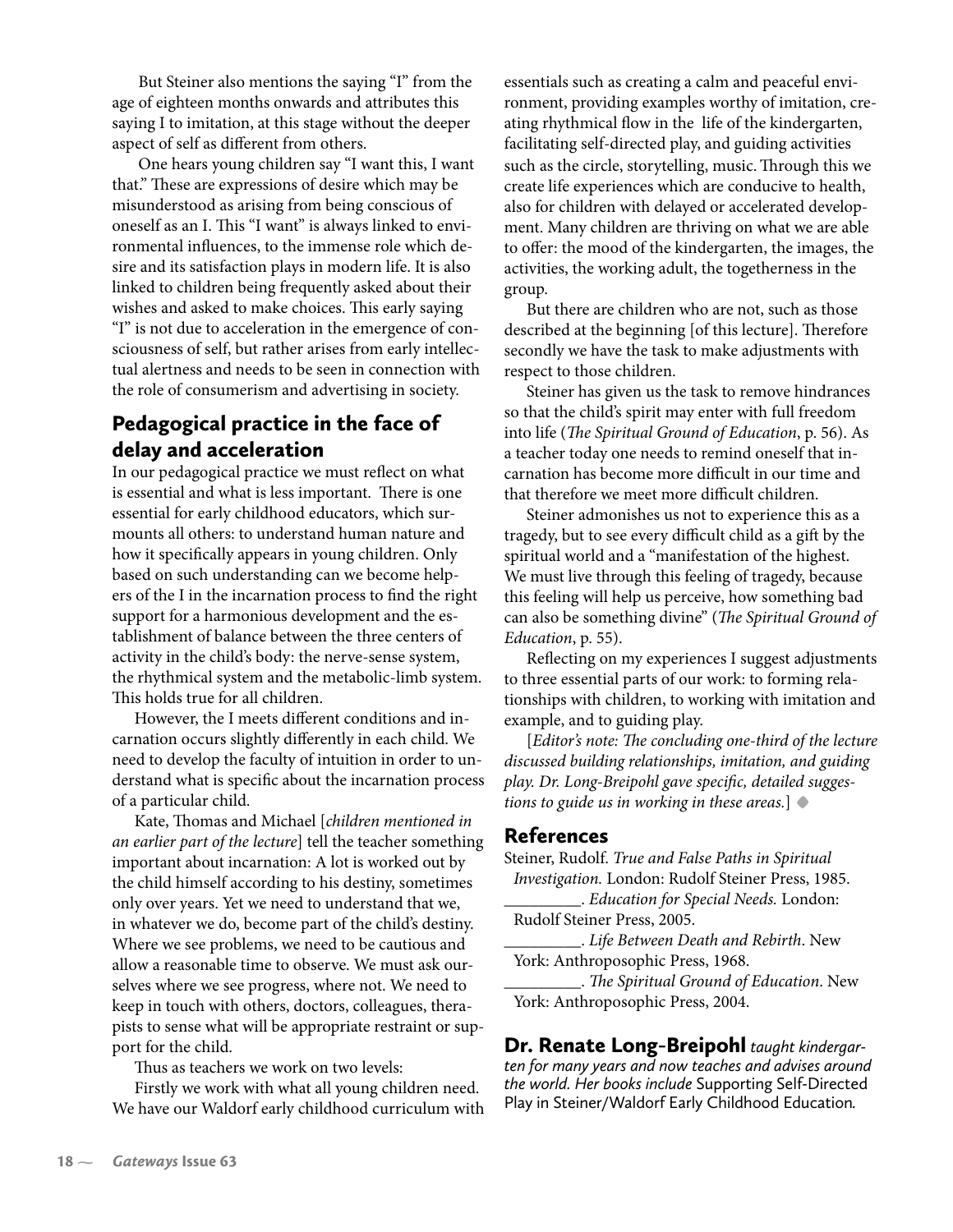## The I and the Body in Sensory Existence

Claus-Peter Röh

Two polarities come into play now when we consider sense experience. Where are the twelve senses with regard to the young person? We have two streams. One is the stream which we bring from the past, from Isis to Sophia, the stream of wisdom. These are the inner images we bring from life before birth. Then through the twelve senses we turn toward the world, toward the future, from which the sense-experiences approach us.

An example from the "past" stream can be seen in questions a four-year-old asks. "Mummy, how does God make hair grow?" The parent answers, "It grows like grass." The next question is, "How does God make legs and arms grow?" These are questions coming from the inner stream of wisdom.

Then from the other stream come other questions. A little child is sleeping in the car and is wakened by a loud bang. He wakes with a start, jerks eyes open, and stretches his arms like a marionette moved from outside. But then the child continues to sleep. The I of the child is outside in the surroundings. It perceives what has happened, and reacts in the limbs, but the child goes on sleeping. What happens in the middle realm of the soul? The senses go on this stream, to the future. Little children intensively take in the environment in their experience and then do something with it.

\* \* \*

The sense of touch is the foundation of the twelve senses. Even before birth the mother may notice the movement of the child, the touching within. The birth process itself is fundamentally woven through by the sense of touch. Following this the child is swaddled and held, and soon after that he starts to grasp the fingers of the parent. This sense of touch has immense power. Where is it based? On the one hand, we perceive the world as a reality through the sense of touch. But as this sense brings us to the border between body and world, at the same time it brings an experience of the self in the body. Herein lies the mysterious double aspect of the sense of touch. As we perceive the outside world at the senseborder of the body, at the same time we perceive ourselves as self within the body. Rudolf Steiner, in describing the sense of touch, explained that the important aspect of touch is that the human being experiences himself in his body by finding himself inwardly. This is the double aspect of touching.

To experience this dual aspect we might remember for ourselves an experience from childhood. An example is offered by two brothers in an old farmhouse. The parents have gone to a party and the boys are left to put themselves to bed. The older brother asks if the younger is scared. The little one says no. Then the older brother goes to sleep and the little one stays awake. He wonders if the parents actually locked the door. He can't sleep unless he is absolutely sure. He walks through the big house in the dark, feeling his way over rough creaking stairways, cold stone floors, warm wooden floors, doorways and thresholds. His hands are touching banisters, door handles, edges of walls. The more touching and feeling there is, the stronger grows his con�dence of "I am I." He gets to the door and finds that the door is locked. Then there he has an inner feeling of strength. "I know my home. I can do this." Then he returns to bed peaceful and quiet. Touch is deeply connected with I-awareness.

From the perspective of anthroposophy, there is always a higher sense linked with a foundational sense. [*The twelve senses as described by Rudolf Steiner were written on the board. These are divided into the four foundational senses of touch, life, self-movement, and balance; the middle soul senses of smell, taste, sight, and warmth; and the four higher/social/spiritual senses of hearing, word, thought, and the sense to perceive the ego of the other human being.*] The four foundational and the four higher senses are inter-related. What we develop in terms of security comes through our organ for touch. Polar opposite to this sense of touch is the ability to perceive the I of the other person. At the borders of the sense of touch I am experiencing myself as an I from within. The I or ego sense is a sense to experience not myself, but the I of the other being from without. What is the organ for the sense of I? With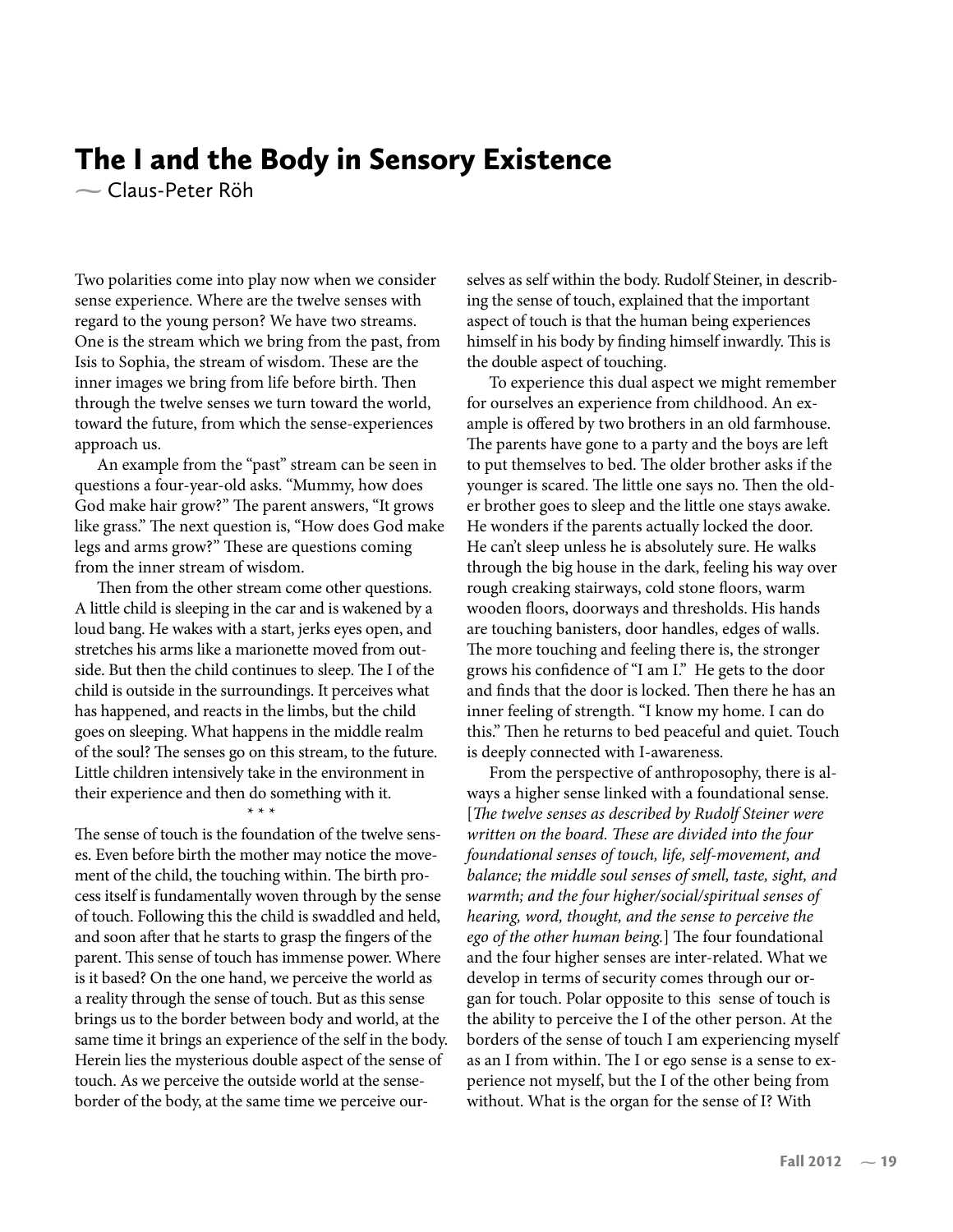touch it is the skin and mucous linings. The organ for the sense of I is the *gestalt* of the human being itself, the human form as a unified whole. For a real egomeeting, it is often very important to stand or sit really upright in front of the other.

I can perceive you if I can meet you. I have an organ to perceive you as an I. Through intuition I go into the other and perceive both other and self. The sense of the other person's I comes from the outside through the ego sense, and the sense of oneself comes from the inside with the sense of touch. Rudolf Steiner states that this sense is there so we can spiritually extend our sense of touch/I beyond the body.

There is a question about children who do not have self-confidence, children who are anxious. These children can identify more strongly with their own body if we can work with them on the sense of touch. They often respond well to working the earth, soil, clay, and other materials on the way to overcoming fear and gaining self-con�dence.

In the morning when waking up, sometimes we can observe the second of the lower senses, which usually stays completely unconscious. But when we notice upon awaking that one place in the body is not right or in order, this sense says immediately, "There it is." This life sense or well-being sense perceives us as a whole human being, and informs us if something is wrong with the life forces or with our health. As educators we try to make it possible for the child to have many moments of feeling harmonious and healthy. What is now the unconscious side of the sense of life? If a child experiences a pain consciously, we immediately put a bandage on it. Unconsciously the I of the human being in the body has the experience through the life sense that it is one organism. I experience myself as a unity, as a wholeness. And this unity, I experience as well-being. If we succeed as parents and educators in helping the children to build up and strengthen this unity, the bodily experience of the life sense transforms itself into the higher ability of sense of thought.

Some months ago in an educational support conference with a focus on math, those upbuilding steps between sense of life and sense of thought showed themselves with differentiated clarity. The quality of a particular math operation can be grasped by the children in thought only when in the body-experience through the sense of life there is first this experience of inner unity. The experience of the body-unity later becomes the foundation of the experience of mathematical unity.

At the conference it became shockingly clear how many children today have to live afresh through the experiences of the basic senses with tremendous force and help, so that they can again build up an inner ground to serve as a foundation—for the understanding of the different math operations, for instance. This inner ground is not to be thought of as material. Even though the sense of touch in its primary experience engages intensively with the outer sense world of objects, ground, other people, in its mature stage, soul forces are building the confidence and security which then inwardly can carry the process of doing mathematics.

When we ask how we can help children who are not awake to learning, we find that everything concerning numeracy depends upon this feeling oneself as a unity. I first have to experience myself as a unity before my thinking can proceed into mathematical operations. The sense of life and thinking are existentially connected.

In a lecture on September 2, 1916, Rudolf Steiner described how the four foundational or will senses work "from within" as the basis for the development of the higher senses in their perception "from without." In this way, each of the basic senses has a higher sense which corresponds to it:

| I-sense | Thought Word |          | <b>Hearing</b> |
|---------|--------------|----------|----------------|
| Warmth  | Sight        | Taste    | Smell          |
| Touch   | Life         | Self-    | <b>Balance</b> |
|         |              | movement |                |

In this chart, the mighty pedagogical and biographical influence of the twelve senses on the relationship of "I" and body shows itself. The richer the experience of the bodily, foundational senses in early childhood, the more freely and strongly the ego can develop new soul capacities out of this wellspring.

The confidence-in-life of the touch experience transforms into the ability to perceive the I of the other from without; the experience of identity with the unity of the bodily organization in the sense of life becomes the ability to perceive thoughts and further develop them; the joy of outer movement can later become the joy of perceiving language out of one's inner self, the ability to move freely in language; the sense of balance is connected to the physical organization of the ear, along with the sense of hearing—both senses that contain the gesture of completely giving up oneself to the surroundings. **•**

Claus-Peter Röh, *a class teacher for many years in Northern Germany, now leads the Pedagogical Section of the School of Spiritual Science at the Goetheanum, together with his colleague Florian Oswald.*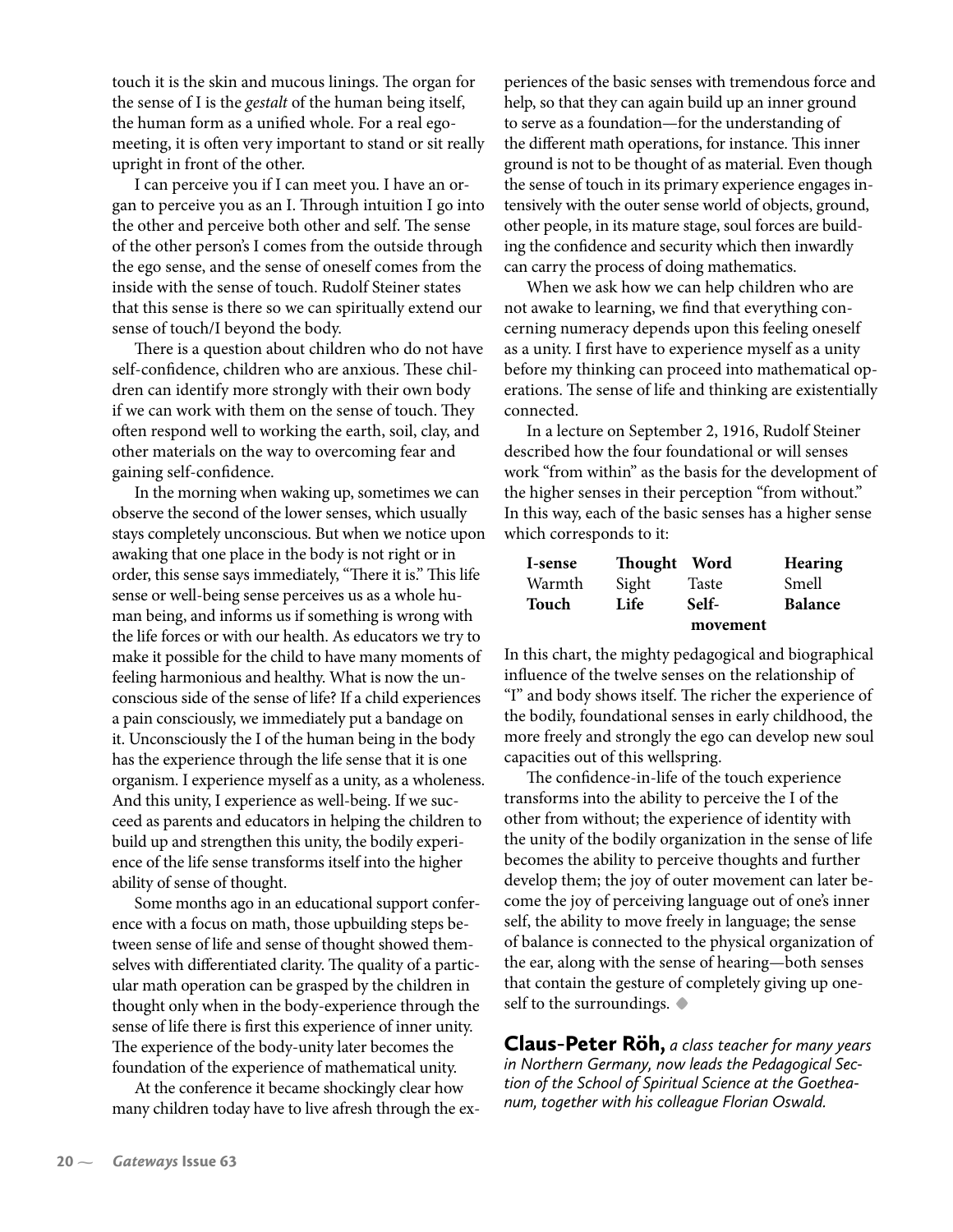# International Conference Reports

# A Journey to Dornach: Desire and Determination

 $\sim$  Kyle Dunlap

I had wanted to go to the World Early Childhood Conference in Dornach since I first heard about it when I was still in training at Sunbridge in 2009. Dr. Michaela Glöckler, Renate Long-Breipohl, Helle Heckmann, and Edmond Schoorel, not to mention amazing teachers from North America, were all going to be there and I wanted to hear what they had to say. It seemed incredible to think it could ever happen, that I could actually get on a plane during the school year and go to the Goetheanum. There were many obstacles to my going—finances, the fact that I was a first year faculty member at a new school, my six-year-old son and our two dogs that would need care during my absence. Yet at last everything came together and I was able to go.

 As the date of my departure approached, my colleagues would ask me if I was ready? packed? excited? I wasn't any of those things. I was, like all of us at that time of year, busy with my class and preparing to leave them and my assistant for four days. I was not prepared to go. Everything I had received from Dornach was in German, and I couldn't read it. I decided I would just have to figure out what to do when I arrived in Zurich.

Louise deForest gave the opening keynote speech for the conference. She said: "Each day is like the first day of creation. Everything is new, anything is possible. And…you don't have to know where you are to find yourself there." I certainly felt that all of that was true, both in the kindergarten and in finding one's way to the Goetheanum.

While I was on the plane, I met a little girl, who had just turned six along with her twin brother. Her family was returning to Basel after a year in New York City. This little girl was interested in me because I was knitting, making new ropes for the classroom. It was easy knitting and I could be conversational while I was working. This little girl's mother said to me, "Oh, she would love for me to do something like that. She would like it if I would knit or sewed or something." The children watched an in-flight movie and then

restlessly fell asleep. I couldn't sleep on the flight, so I made the girl a little rope. When she woke up I handed the rope to her rolled up like a snail. It was as if I had handed her gold. The children in my kindergarten class like these ropes, of course, but they take them for granted a little bit. This little girl cuddled this rope, smelled it, loved it, put it around her doll as a sash and then in her own hair. It really struck me that she loved to see a grownup doing something that could be used right away. I realized I take this a little bit for granted too as I am always making something in the course of daily living.

It was early in the morning when the plane landed in Zurich. By the time I found the train to Basel I was really tired, but still I couldn't sleep on the train. I arrived in Basel, went the wrong way, then found the right way to the trams. I thought I had read something about a tram #10 to Dornach, so I got on. It was Palm Sunday, and no one was there to take my ticket, or to hear my question, in badly spoken French, if this was the right way to the Goetheanum. I was so tired that I decided just go to wherever this tram was going.

The tram started to move. I had been thinking about getting off and asking if I were in the right place when a young woman sat down and said to me in English, "You are on the right one to go to Dornach." She continued, "You are going to the Goetheanum." It was a statement. She was a eurythmy student coming back from Sunday services in Basel and I must have looked like a kindergarten teacher. We had a very interesting and pleasant conversation.

The eurythmy student showed me the way, I dropped my bag where I was staying, and we walked on toward the Goetheanum. She left me before the Goetheanum came into view, so I could have the experience alone. I was feeling like I should be having some kind of profound experience walking up to the Goetheanum, the place I was so determined to get to, but what I kept thinking was, "This is hard work—Rudolf Steiner was not kidding when he designed this building to be way up here!" You really have to want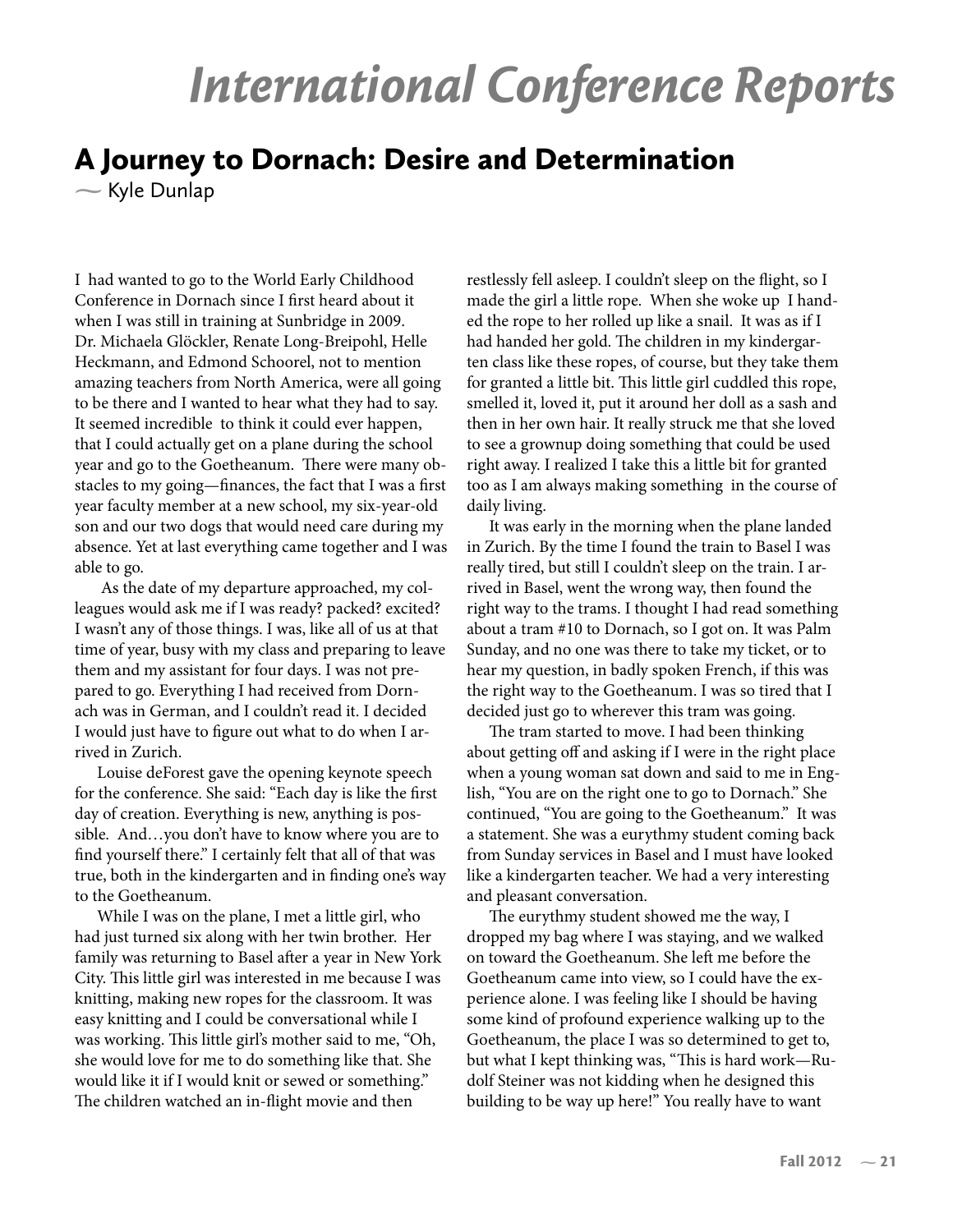to get there. And then the doors are really heavy to open. Even after being awake for thirty-six hours, a plane ride, a train ride, a tram ride, a walk, a walk up a very big hill, there is no button to push the very heavy doors open for you. One still has to have the will forces to open those heavy doors.

The Goetheanum has many lovely apple trees on one side and a tiered lawn. I sat there late one afternoon and sketched an apple tree, and then I sketched the left side of the Goetheanum as you face it. The Goethanum is really difficult to draw. It is like drawing a plant and a building all at once. There is a straight line and now it is a curve and how they truly meet is really difficult to understand. I got totally lost while attempting it, the parts are confounding. But then if you take a step back and look at the whole, it is amazing. What a sight! The Great Hall of the Goetheanum is a wonder. I think if I had only gotten to sit in the hall and stare at the ceiling for four days I would have been totally satis�ed. The color is otherworldly. It has such a depth and presence that you can almost hear it. When the curtains reveal the windows penetrated by the sun's light, you are bathed in saturated, colored light.

## *It is so mysterious, this journey of the I, both our own journey and the children's.*

This amazing place fed my propensity to enjoy thinking and sitting still rather than moving, but Helle Heckmann's workshop on the foundational senses was at the bottom of the hill and Dr. Glöckler's workshop was at the top. I went back down once more to the bottom of the hill for Renate Long-Breipohl's amazing presentation of her research on play. Her insightful observations on "What is the motivation of the child during self-directed play?" are careful and her thoughts are inspiring. At the top of the hill an amazing panel of women spoke on*Waldorf education in the �rst three years: what is the essential?* Jane Swain suggested that "self-awareness of the movement body, is essential "as these factors profoundly affect the child's tools to overcome hindrances. Striving—this is what we must model for the children."

On a tour of the Great Hall the guide told us that in the original Goetheanum, it was said that as one walked down the center aisle past the colored windows, by the time you got to the front and stood in front of the Representative of Mankind your destiny would be revealed to you. How cool would that be, I

thought! I really loved this idea. Walk down the center aisle and *Voila!* Destiny revealed—great! No walking up and down hills and getting lost. I liked this idea of a straight shot to one's destiny.

Well, that particular aisle does not exist anymore. A new building has been built and there is a new way the mystery is unfolding every day, a new creation in us, in the children, and how we meet in our early childhood classrooms. The question is, what are we creating there? Why do we do it? Do we do it with love, with joy for health and healing, or do we do it because that is just what we do and how we have done it for a long time? Do we show respect and admiration for our colleagues? Do we forge friendships because we like how we feel when we are around someone or out of a common duty we feel toward the world?

What does it mean to hone our capacities for observing the journey of the I in little children? What could it mean that how they initiate movement when they are infants reveals how they might be in grade school? Do we ask these questions to find the answers or to keep seeking the better question to ask?

It is uncomfortable to ask without the promise of an answer. I strongly dislike the idea of not having my questions answered, just as strongly as I dislike walking up a big hill when I am already exhausted. But, I really wanted to go. So, on we go and we find joy and excitement despite our daily exhaustion. This is what the children want from us. The children really want to go and see us work and be accompanied by us with out the promise of a known destination. It is uncomfortable. Louise deForest closed the first keynote lecture of the conference by saying: "You can be comfortable or seek the truth. You can not have both." It is uncomfortable because it is so mysterious, this journey of the I, both our own journey and the children's.

So many of us had the desire and determination to go to Dornach in April 2012. Many more have had to hold the impulse, desire and determination to go another time. It is this desire in each of us to something good and useful. It is the striving towards seeing the children for who they want to become and not who we want them to be. This is a little rope that these incarnating children can grab onto as they begin to feel their I, as they begin to feel their destiny.

I am so grateful it was my time to go. I am grateful for the immense effort on the part of WECAN, IASWECE, the Goetheanum, and all the individual presenters who made the conference possible. It was truly a nourishing experience that will continue to live within me forever. **•**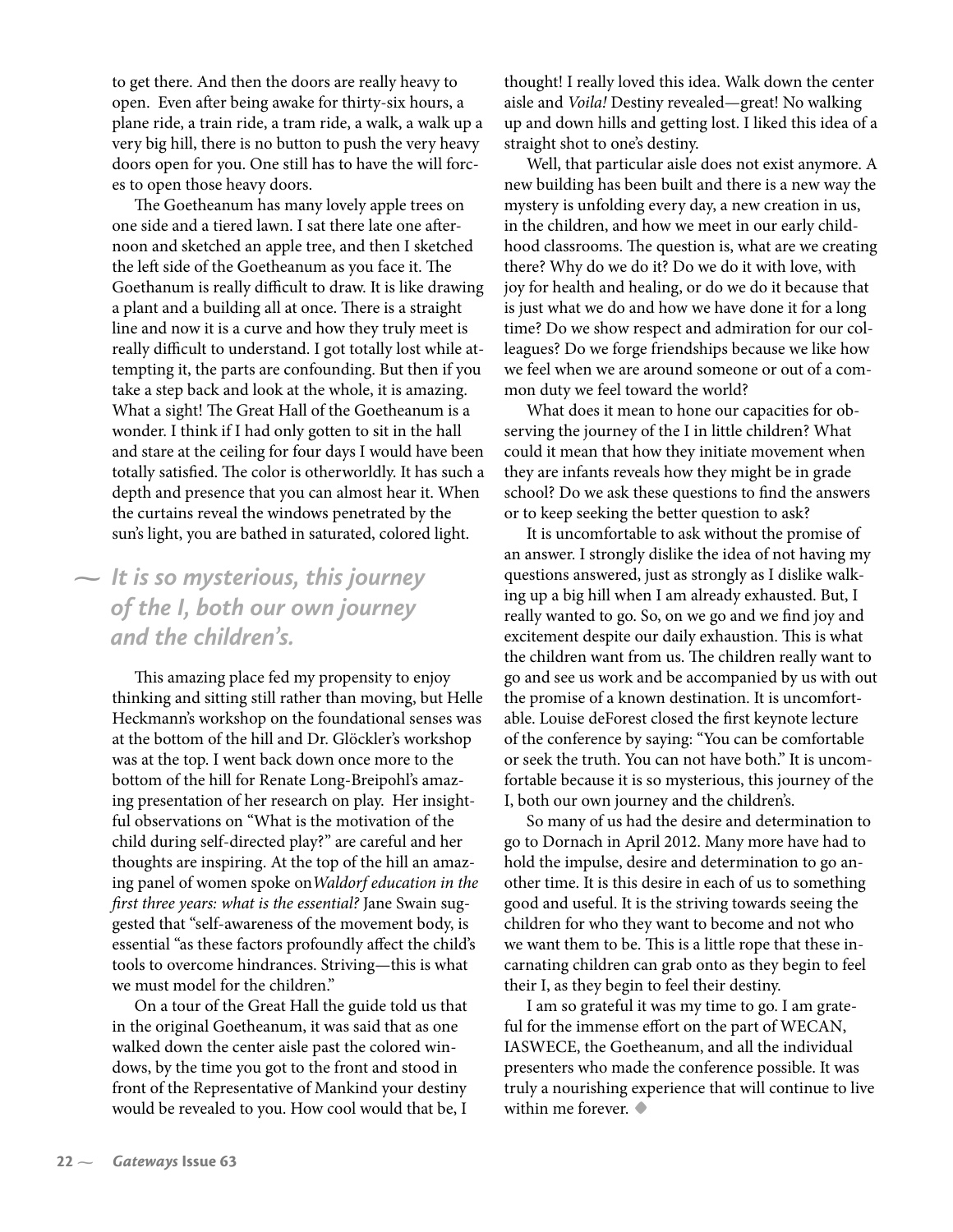## A Glow of Inspiration

 $\sim$  Janene Ping

I have been back from the International Conference at the Goetheanum for a few weeks now, and I am still feeling a glow of inspiration from the mysterious veils of encounter that I experienced there. Images of light, color and form in the richness of beauty in nature, the arts, thought—and most of all, humanity—filled my soul and continue to bring sustenance for my work. I am so grateful for the communion of soul nourishment that was shared with so many others. It is a gift to have had the chance to raise voices in song, follow threads of thought woven round the mystery of the child's incarnation, and to have delved into practical activity that deepened those thoughts.

As an enthusiastic puppeteer I was also very interested to experience the work of the Goetheanum Puppet Theatre. There were two presentations given at the Rudolf Steiner Halde that I was fortunate to be able to experience. The first was a fairy tale presentation of Briar Rose brought in illuminated transparencies by Markus Kuhnemann. Mr. Kuhnemann has created the images for the well known Grimms' fairytale in what he names "Fairytale-Light-Magic." This is intended to be a healing alternative to television and film for the young child. Hand-colored veils of colored tissue paper on screens create the images for the story. They are illumined from behind in a light box that allows the next scene to be entered behind the first. A kaleidescope of colors is created as the first image is removed, revealing a progression of scenes as the story is told. Mr. Kuhnemann explained that he is hoping to be able to produce the materials for this light-magic experience so that they can be re-created in an accessible and affordable way. Thus schools and parents may be able to own their own version of the fairytale to be viewed as often as wished.

The second presentation was the Easter Fairytale adapted from Christian Morgenstern in tabletop puppetry. The story was told in gentle and rhythmic tones by one puppeteer who was accompanied by a musician playing guitar. A beautiful tableau of the transformation of Winter to Spring unfolded before the audience of community children who seemed to be lifted into a dream as spring flowers awoke and bloomed. Easter Hares brought colored eggs that were discovered by a little girl as she entered the garden on Easter morning. The images were very gentle and invited the audience to let go of the cares of the outer world and live into images of renewal.

What impressed me most about both of these presentations was the deep power of archetypal image. Both invited a kind of inner stillness from the beholder. We were invited to witness a mystery of universal archetype that reflected a truth of the human spirit. The images were beautiful and nourishing to the senses yet left the soul free.

There is so much more from the conference to be digested and brought to my early childhood faculty meetings. I am looking forward to the written translations of the morning lectures which will bring more depth for study in months to come.

But there is one other moment in time that I am hoping to paint for those not able to be in Dornach. For some reason although there were many experiences that moved me and gave me hope for the children of this world, this moment deeply impressed itself and remains an image.

It was in the break time when we were left to wander, visit or rest as needed before the afternoon pedagogical workshops. I sat on the stone steps in front of the great hall of the Goetheanum looking out over the village and distant hills. The sky was dark with storm clouds and there was a sense of urgency in the air. Rolling thunder was sounding. Church bells were ringing. Conversations in unknown languages softly rose and fell around me. A gathering of Japanese men and women were singing circle songs and sharing games on the lawn; the musicality of their laughter and joy was so sweet! Overhead, hovering veils of heavy mist shimmered in grey curtains, but the storm did not rain down. **•**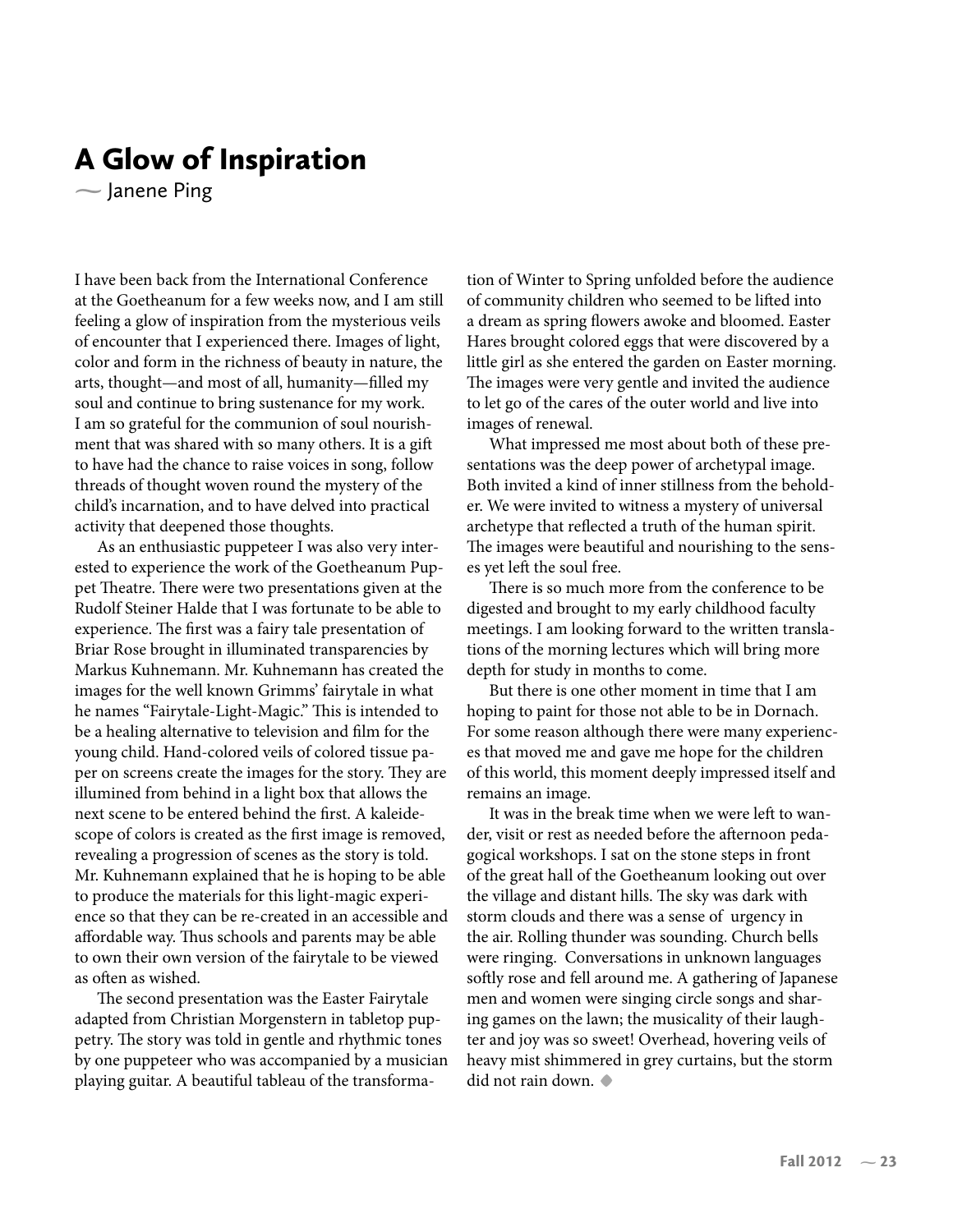# For the Classroom

# Halloween Circle

Maxine Garcia

There was an old witch, believe it if you can She tapped on the window and she ran, ran, ran. She flew helter skelter with her toes in the air Cornstalks flying from the witch's hair.

Swish went the broomstick, meow went the cat Plop went the hop toad sitting on her lap Wheeeeee said I, such funny, funny, fun.... Halloween night when the witches run!

Once I went to Bush-la-Vee; That place was very bad for me. I saw through the window Witches Three, and they were looking out at me

The first one said, "Come drink with me" The second one said, "Come eat with me" The third picked up an old mill stone and threw it at my right shin bone.

Ouch, ouch, ouch, you're hurting me. So I never went back to Bush-la-Vee; That place was very bad for me.

### **Witchamaroo Verse by Maxine Garcia Witchamaroo Song by Amy Schick** *Speaking:*

Once upon a time there was a young witch And her name was Witchamaroo. She flew through the sky on Halloween night And sat upon the moon, the moon, She sat upon the moon.

She rocked in the crescent, Back and forth, singing:

*Sitting: Witch hands Knock; hands around each other Fall back and wave toes in the air Sit up; witch hands out from hair on "witch's"* 

*Hands sweep from right to left; claws cross in front Slap lap with hands; then one hand at a time in beat Stand up on "Wheeeee"; turn around with arms up Pointed hat; slow down speech; look right; left; Run around in circle*

*Crouch down as if in secret; move slowly into circle Wiggle pointer finger as "no"; move back Hand over eyebrows; looking this way and that Put up three fingers; make two circles with hands; put to eyes*

*Right pointer makes "come" gesture Left pointer makes "come" gesture Bend down; throw stone*

*Grab right ankle; jump in place on one leg Crouch down as if in secret Wiggle pointer finger as "no"*

*Witch claws on "witch," then arms up parallel "roo"; Running around circle (more like flying; not too fast) Cross legs; sit; make moon overhead*

*Rocking back and forth*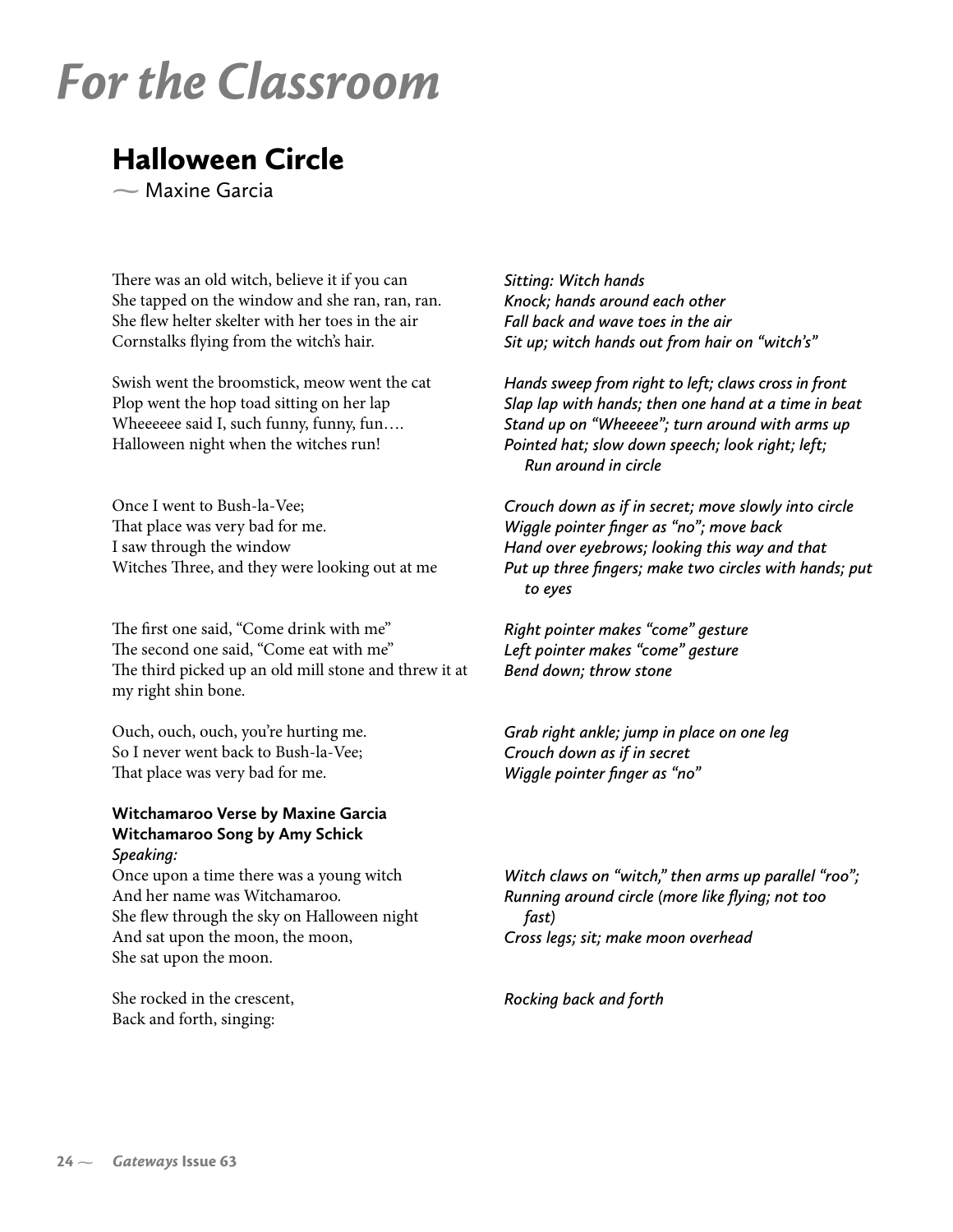### *Singing:*

 *G G C´ D´E´C´ G G C´ D´ E´C´*  "I am Witchamaroo and I know what to do  *E´ E´ D´ C´ D´ E´ E´ E´-D´ C´ D´* On Halloween night with my broom in �ight  *G G C´ D´ E´ C´* And my pointed cap tight *G G C´ D´ E´ D´ C´ D´* As I fly through the moonlit night."

### *Speaking:*

She rocked so gently she fell to sleep Her broom dropped down beneath her feet. She awoke as the broom fell from the sky And from the crescent moon she cried, looking down:

#### *Singing:*

 *G G C´ D´E´ C´* "I am Witchamaroo,  *G G C´ D´ E´ C´*  And I'm stuck on the moon  *E´ E´ D´ C´D´*  With nothing to do.  *G G C´ D´ E´ E´-D´ E´ E´ D´ C´ D´* Oh, I'm stuck on the moon, with nothing to do."

#### *Speaking:*

"Please send up my broom as quick as a flash; It's Halloween and I must dash. Please hear me someone, do. Oh, hear me someone, do."

One kind, lone donkey gave a bray, He found the broomstick where it lay. He got ready and gave it a big, swift kick, It sailed through the air, to the moon so quick.

Witchamaroo was ready for the catch, Her broom flew up and she made the snatch, Now it's time for me to run She said thank you and flew to the Halloween fun.

#### *Singing:*

"I am Witchamaroo and I know what to do On Halloween night with my broom in �ight And my pointed cap tight As I fly through the moonlit night."

#### **Musical notation:**

*C, D, E and so on represent middle C and the notes in the octave just above. C´, D´, E´ etc. are notes in the next octave above that. Songs may be sung in a free rhythm, one note per syllable, unless indicated otherwise.*

*Hands to side of face on "fell"*

*"Awakening" movement*

*Rock side to side*

*Rise up on broom Hands on hips; leap right-left-right on "I must dash" Hand to right ear Hand to left ear*

*Into donkey position on all fours*

*Hop kick; rise up Up arms to moon gesture; slowly*

*Looking down with hands on hips Hands on broomstick on "snatch" One foot in front of the other; bow to thank with arm out front; turn around in place; arms up*

*Singing holding hands; circle to left*

Maxine Garcia *teaches nursery/kindergarten at the Sanderling Waldorf School in Carlsbad, California and is constantly inspired by the children, parents, teachers, and mentors who come into her life.*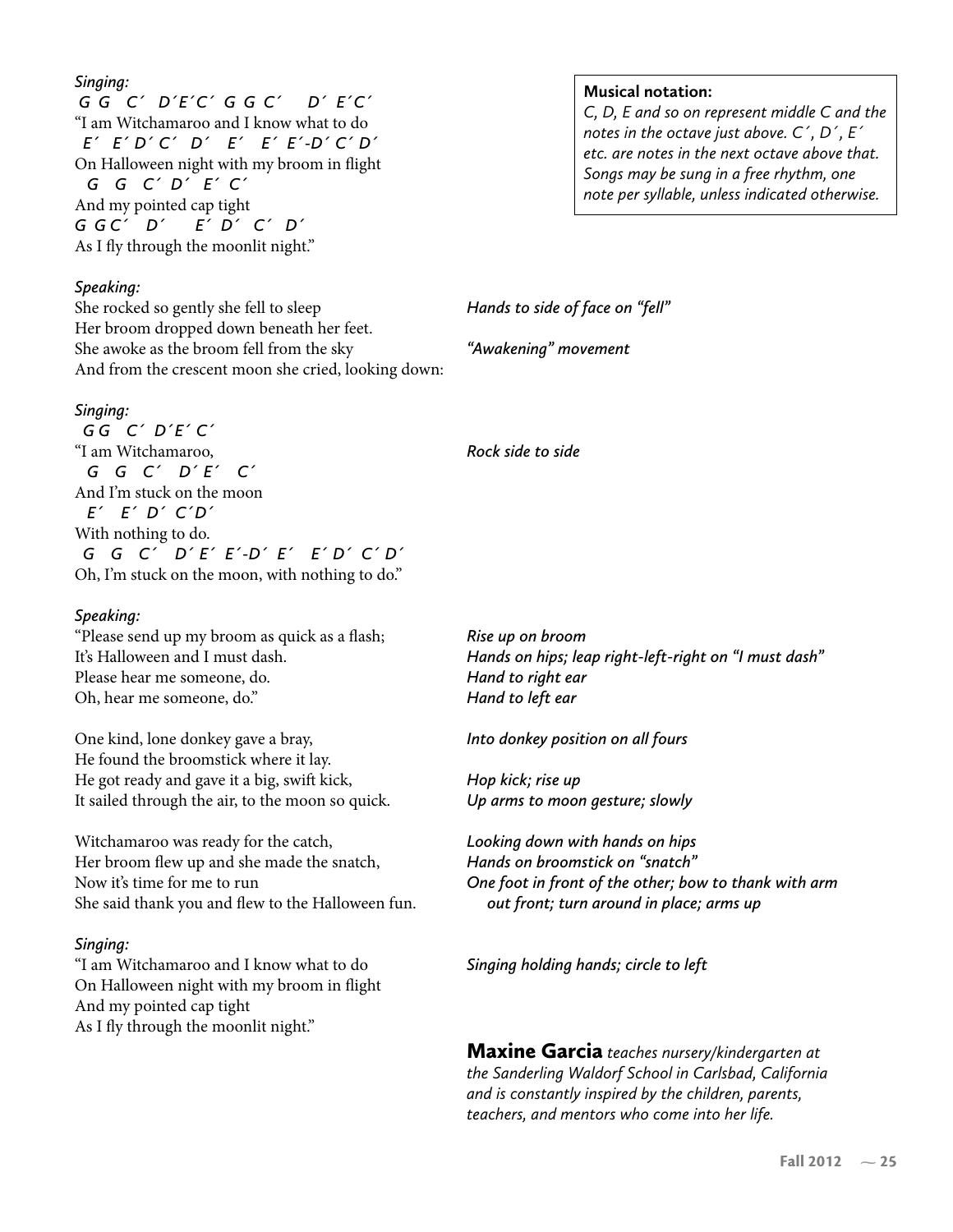## Helping Hands  $\sim$  Connie Manson

Once there was a little girl who lived in a little yellow cottage at the edge of the wood with her mother. One day, not long ago, when she was playing outside she found a big brown mushroom near the vegetable garden. Underneath the mushroom cap, she saw a little hobgoblin in the grass lying on his back. He wore a red hat that was a little crumpled and needed a washing.

"I want a little friend that I can always carry with me," she thought. "Will you come and live in my pocket and play with me?" she asked the hobgoblin. "Well, then, pick me up, and tuck me into your pocket, and be quick about it," he muttered a bit crossly, and so she knelt down, picked up the hobgoblin and tucked him into her pocket.



*Detail from "Lantern Walk" by Yasmeen Amina Olya*

When they were playing, the hobgoblin would whisper words to her that only she could hear. Whenever mother said, "And now we put away our toys," the little girl would hear the hobgoblin whisper, "Not today, not today, I'm much too tired." And then the little girl would answer her mother with the very same words! "Not today, not today, I'm much too tired!" And when her mother would say, "We set the table now for supper time," the lazy little hobgoblin would whisper to the girl, "Sneak away, go out to play!" And so the little girl would listen to the lazy hobgoblin, and she would tiptoe away outside, and hide in the bushes until all the work was done. Then she would come inside just in time for supper and say, "Oh, were you looking for me? I was playing in the bushes, and I did not hear you call! I shall help another day." But she never would.

One night, as the little girl lay sleeping in her bed, Mommy sat beside her and said a prayer to the child's guardian angel. "Dear angel, please show my little girl how to use her helping hands." In the heavens, a star began to shine and twinkle brightly. Tiny bits of stardust shook away from the star and fell down from the sky. They flew through the windowpane and landed on the fingertips of the little girl, gently dancing there. Mother's eyes shone brightly as she quietly slipped away to her own bed for a peaceful night's sleep.

The next morning, the girl awoke as the sun peeked up into the sky. Something was tickling her fingers! What was there? She looked and saw tiny fairies dancing on her fingertips!

They tickled her fingers again, which made the girl giggle, and then the golden fairy said,

*Up, up, dear child. Raise your little head, Smooth the covers, tuck the corners, Time to make the bed!*

And before the little girl knew what was happening, she was up and the bed was nicely made!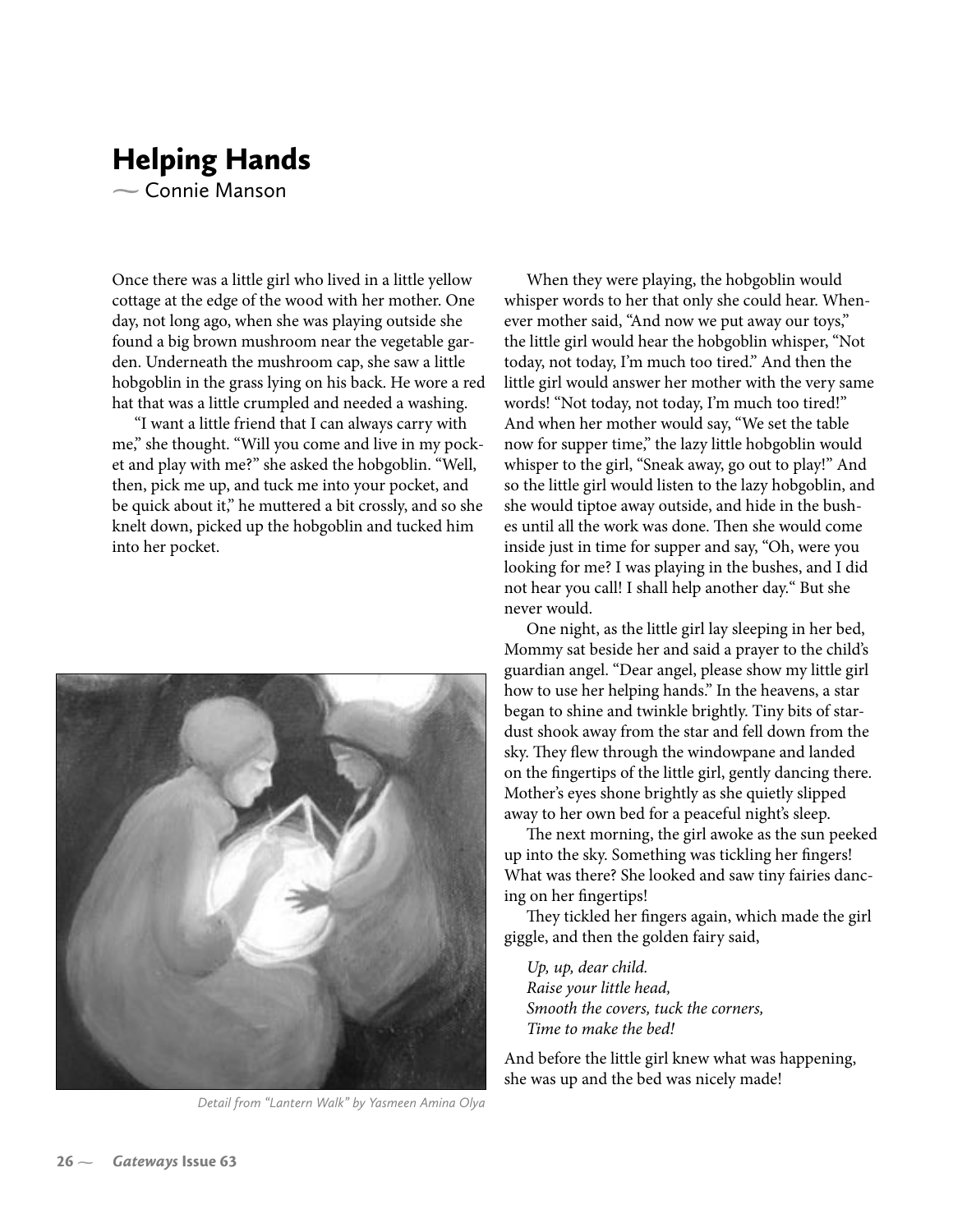Red rosy strawberry fairy was the next to speak in a cheery fairy voice,

*Here my dear, your way is clear Come and take the broom, Little girls with helping hands Always sweep the room!*

The fairy flew to the place where the broom sat, and soon the little girl had swept the floor as clean as clean could be!

Little pumpkin fairy, round and golden was the next to speak,

*Little girl, little girl, Helping hands are able To make ready all around The settings on the table!*

Pumpkin fairy gently pulled the girl to the places where the napkins and the dishes and the silverware sat. Soon the table was ready for a yummy breakfast!

Mother woke up, and went into the kitchen to cook the morning meal. There was her little girl patiently waiting for her, "Good morning, Mother!" said the little girl and her eyes were shining.

After breakfast was cooked and eaten, pink primrose fairy said,

*Little girl, little girl, Helping hands are able To pick up dishes all around, And wipe the breakfast table.*

As quick as a twinkle the dishes were whisked away, and the table was wiped until it shone bright and clean.

The little girl went outside to play. She went to the garden, and built fairy houses for her new friends from bits of bark and she laid soft moss underneath for a carpet. She carefully laid out shells for drinking cups, and built a little table to set them on.

When lunch time had almost come, her mother called from the doorway, "And now we come inside to set the table."

The little girl got up to go inside, when, "Ouch!" something bit her thumb! It was lazy hobgoblin lying in her pocket who had just woken up for the day! "Go into the bushes to hide," he whispered. "Do not help or go inside." She did not know what to do. Whose voice should she listen to?

Just then, the tiniest blue periwinkle fairy sang in a wee fairy voice,

*Little girl, little girl, There is something your hands can do, Lay the hobgoblin where he was found, Then he will not trouble you.*

So the little girl found a place near the garden where all the weeds grew, and there was the mushroom where she had found the lazy hobgoblin, and she put him back there once more.

*You lazy fellow, Here you will stay, It's with the fairies I'd rather play.*

Then the little girl went inside to use her hands for helping. **•**

Connie Manson *has taught Waldorf kindergarten, nursery and parent-child programs for over 19 years. She has shared the magic of puppetry and music as a professional puppeteer and has taught in workshops and training programs nationwide. She currently teaches at Waldorf Sarasota in Florida.*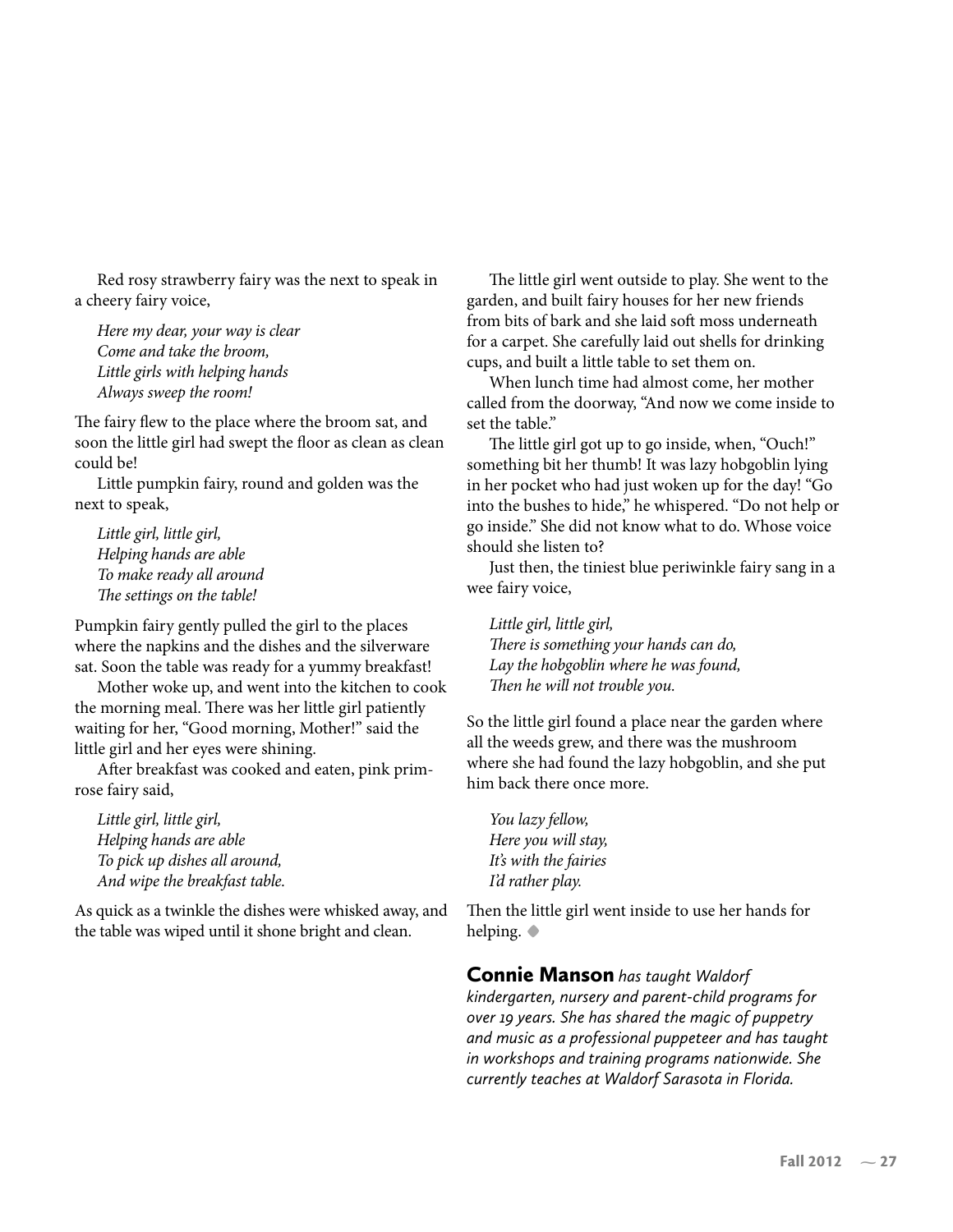## Sea Turtle Puppet Play

– Nancy Forer

Visiting the Carolina coastline, I was newly introduced to the wonderful and mysterious world of sea turtles.

During their long lifetimes they travel far and wide, often swimming over a thousand miles to return to summer beaches from whence they hatched for the purpose of laying their own eggs. This done, the female sea turtle covers the eggs with warm sand and returns to the sea. About two months later these eggs hatch and by the light of the full moon the "hatchling" babies �nd their way to the sea before the cold winds begin to blow. They must complete this sandy journey by nighttime's shelter to avoid hungry predators.

I was inspired to write a simple rhyming puppet story along with a very simple pentatonic song to accompany it. I include patterns for making the turtles and some suggestions for staging the story for different ages and settings.

The story is broken into pieces for children from toddler to kindergarten ages. The beginning verse could be used as a complete story for the youngest toddlers and the song sung as an introduction and ending. The following verses could be added for the nursery child, a new verse each day. The entire story could be given as a whole to the older kindergartener. As such, it is a story to grow with.

I felted a sea turtle handglove puppet as "Sea-Sea" but she could be made using felt cut from the pattern



I include. The hatchling babies can be made as finger puppets.

Staging for the youngest audience could be as a simple lap story. A blue cloth draped over the storyteller indicates the deep, blue sea. A green cloth suggests the sea grass where the turtle will swim to hide.

The hand gesture is done mainly with the wrist turning from side to side. Slowly allow the forearm to sway slightly outward, pause, then inward, indicating a drifting motion, as if the turtle is being carried by an invisible, waving current.

For preschool audiences, the story could be simply staged as a table puppet story, using a small table or playstand covered in cloths. Include areas for the sandy beach, shoreline and the deep, blue sea with the green cloth "sea grass" to hide behind.

Older children could even stage the story themselves, making it as elaborate as their imaginations, to present to classmates or to an invited audience. This is a beautiful bene�t of having a story grow with the child over time.

The little song could be played on the recorder and/or sung.

Parts could be given: One child moves the "Sea-Sea" puppet. Another child could be responsible for the sun; another child, the stars, and another, the moon. The rest of the children could be hatchlings, moving their finger puppets.

The finger puppets could be made during a parent evening.

This little story has the potential to create community and a growing consciousness for an appreciation of nature and our neighbor. **•**

Nancy Forer *assisted for almost two decades in the nursery/kindergarten classes at the Waldorf School of Princeton, which she helped start as a pioneering parent. She also taught a parent/child class there. Since then she has become a grandmother and has moved to North Carolina to be closer to her own children. She has assisted the nursery class at the Emerson Waldorf School in Chapel Hill.*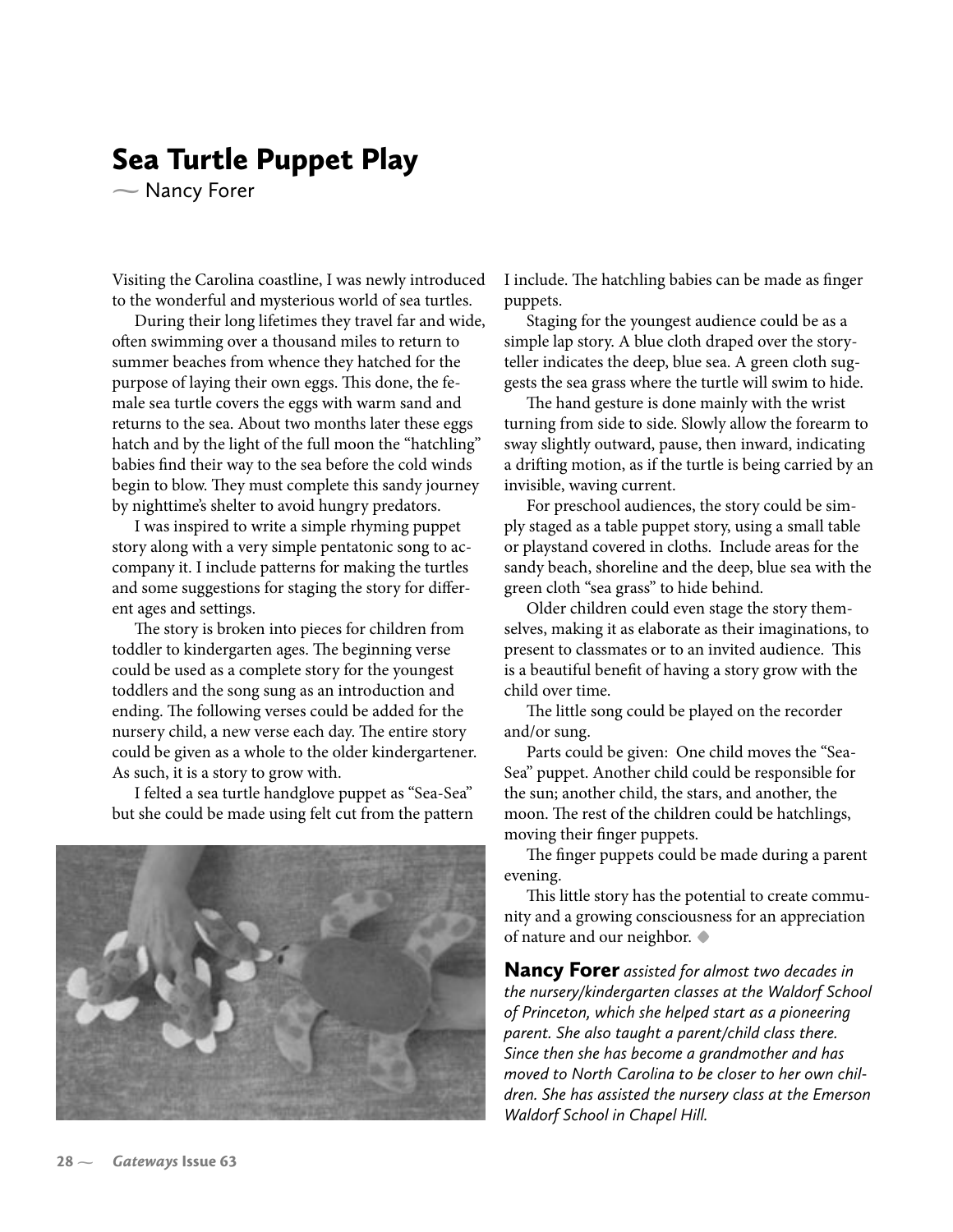### Sea-Sea, the Sea Turtle

*Sea-Sea is a sea turtle. She lives in the deep, blue sea.*

*She swims down to the bottom where the grass grows thick and green.*

*And there she hides behind that grass where she cannot be seen.*

 $\sim$   $\degree$ 

*Sea-Sea nibbles on the grass when she gets hungry,*

*Then swims up through the deep blue sea to where the sun shines bright.*

> *She lifts up high her little head to smile at the light.*

*Then down she swims in the deep, blue sea down where the grass grows thick and green.*

*And there she hides behind that grass, where she cannot be seen.*

 $\curvearrowright$ 

*One fine and very special day Sea-Sea swims a long, long way.*

*On a sandy beach she crawls, when the starry night-time calls.*

*Here she digs a hole so fine to lay her eggs to rest some time.*

*She kicks the sand to hide her eggs Then crawls to the sea upon her legs.*

*Sea-Sea swims in the deep, blue sea down where the grass grows thick and green.*

*And there she hides behind that grass where she cannot be seen.*

*Nights and days and days and nights The time is now just right.*

*The big, round moon in the nighttime sky watches the eggs hatch by and by.*

*Little sea turtles crawl out in the sand across the beach and over the land*

*Back to the sea, the moon lights their way. The turtles get wet, then swim away.*

 $\sim$  ...

*Now they, too, live in the big, blue sea and swim down deep where we can't see.*

*Down where the grass grows thick and green Where they can hide and won't be seen!*

 $\overline{\phantom{a}}$ 

*Song:*

 *A - A B D´E´ D´- A Sea - Sea is a sea tur-tle*

 *A G G G E´ D´ A She swims in the deep, blue sea*

> *A ----- B SWISH - SWISH*

 *A ------ G SWASH - SWASH*

 *D´ B A FLIP and FLAP*

 *D´ D´ B A - B - G She swims most happ-il-y.*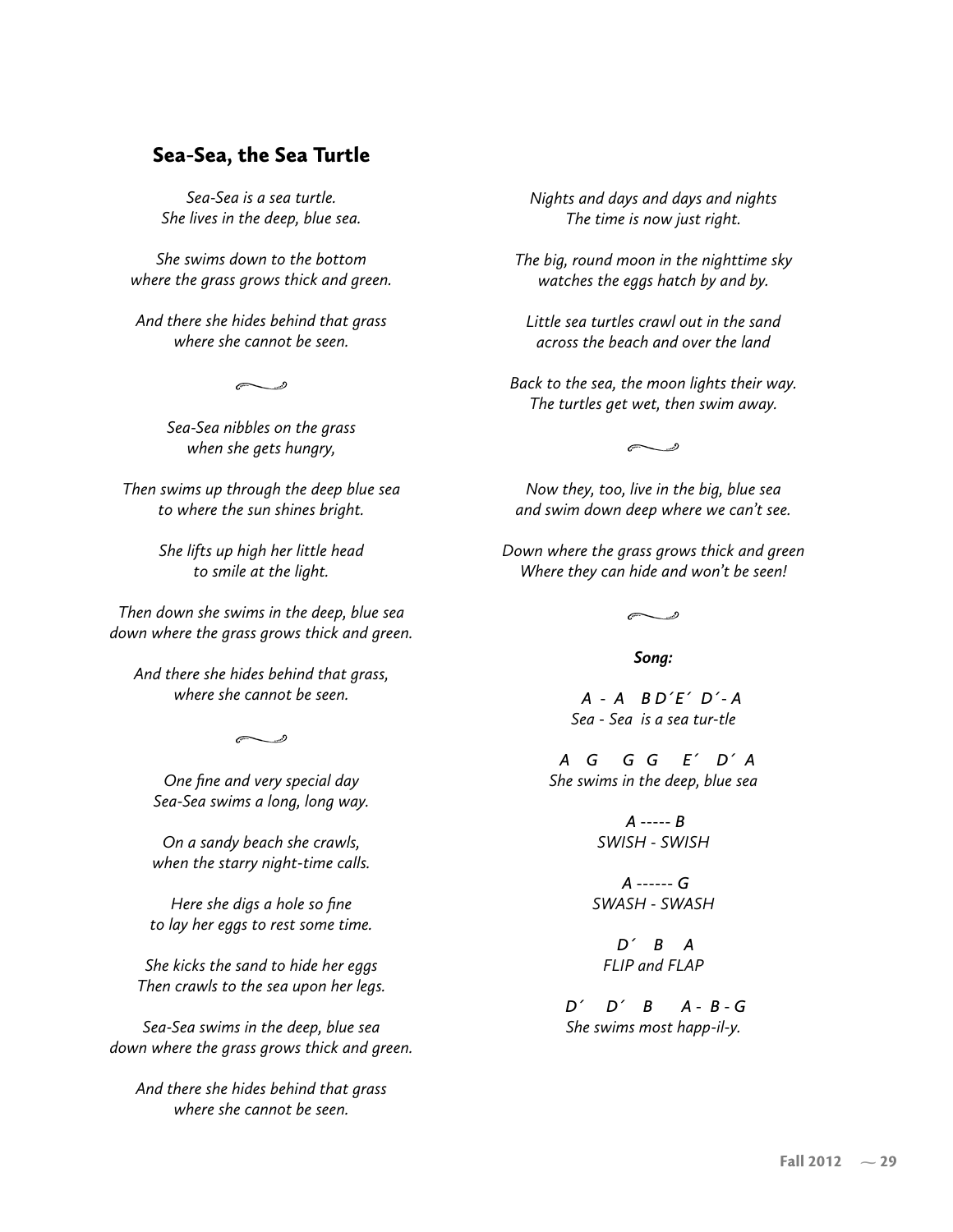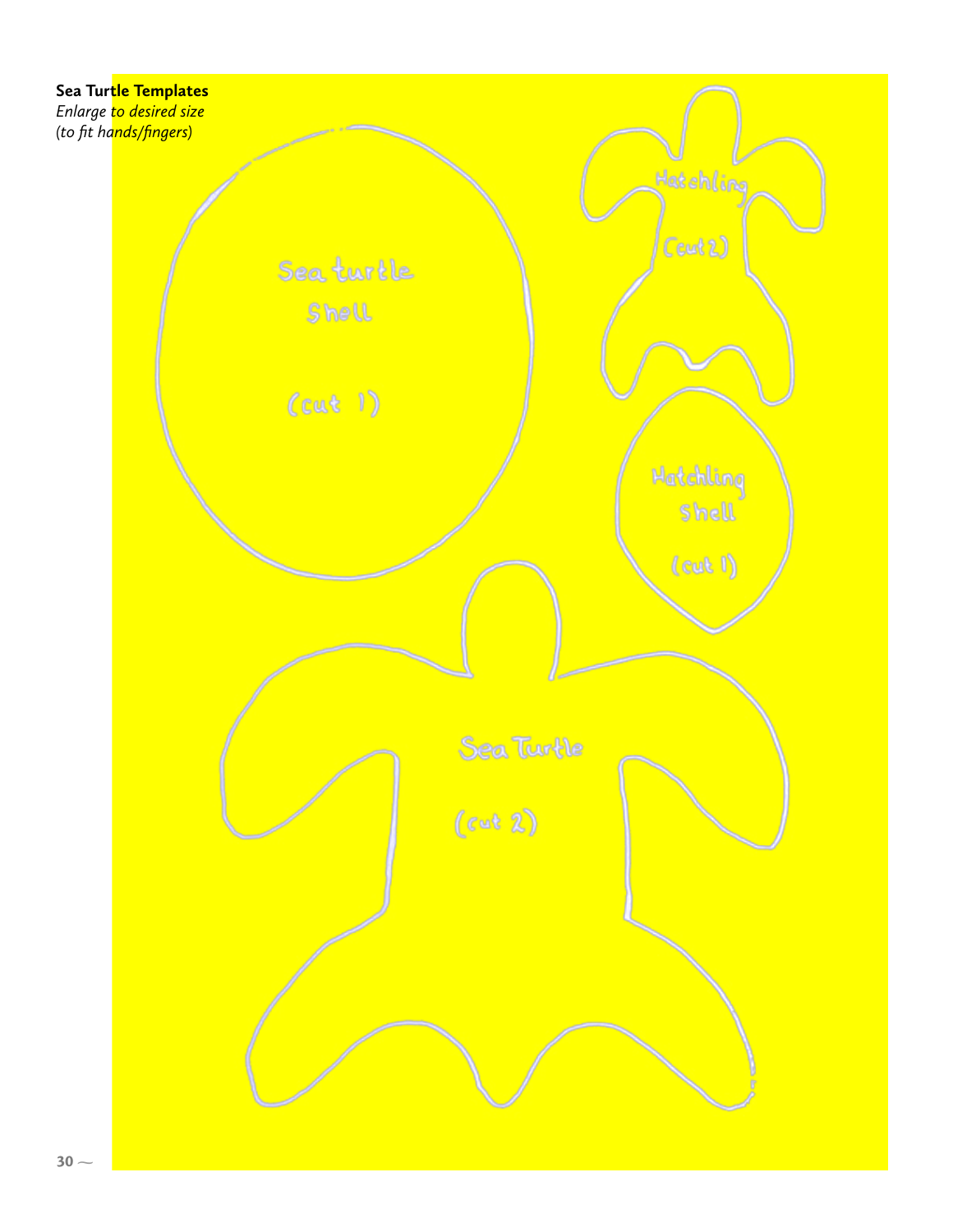# Book Reviews

## Under the Stars: The Foundation of Steiner Waldorf Early Childhood Education

by Renate Long-Breipohl (Hawthorn Press, 2012)

This is a very thoughtful book of essays that provide a stimulating journey through the phenomena of early childhood development. The introduction includes an interesting historical overview of how Steiner/Waldorf early childhood work developed purely through oral and experiential tutoring for twenty-five years before any publications on the subject or formal training courses appeared. Then some of Rudolf Steiner's own words on the child under seven were compiled for the use of the growing number of kindergarten teachers, and guides to the practicalities of kindergarten work slowly began to appear. More recently there have been deeper works going beyond the practical, alongside the development of more formal trainings. This book is an important addition at a time when the tremendous international growth of Waldorf early childhood education requires research and consideration of the quality that it offers.

The author is not only an experienced early childhood practitioner and international adult educator, she is also an admirable researcher and thinker, and the essay format chosen here has allowed her to develop and weave her thoughts across the principal themes of Waldorf early childhood education. Her method is to look in depth at the child development picture behind each theme, what Rudolf Steiner had to say about it, how his ideas have been developed and how they stand alongside modern research. Bringing these together has been a considerable project and provides a valuable synthesis for anyone working in this area.

Renate is not afraid to explain the difference between spiritual scientific and natural scientific research and to expain how she has endeavored to bring these together in this book. She presents "intuitional cognition" as her method of investigation and as the unique contribution of Rudolf Steiner, pointing out that by this method, an investigation is never complete.

Her statement of her purpose and aims in this book is an example of her clarity:

*This book is written by an early childhood educa-*

*tor for teacher trainers, educators and parents who are interested in the deeper aspects of Steiner early childhood education. It originated as much from my own experiences with young children as from Steiner's insights. It is about incarnation, the in�uences of spiritual forces in the child's development and the appropriate steps the educator can take to support this process, be it through forming relationships, supporting the development of movement and thinking in the child, play, child observation or working on one's inner development. In order to progress further in improving and re�ning early education, and thus contribute to the future evolution of humanity, a deeper understanding of human existence is needed. Studying the incarnation process of the child is a good way of gaining a picture of the underlying spiritual reality of human existence.* 

Essay by essay, she applies herself to this task with thoroughness that can be challenging. The first three essays all have sections which I shall have to work on further for myself if I am to fully grasp the complex pictures developed. But these areas, the life forces, thinking and the will, are long going to be at the boundaries of intellectual comprehension and one can bene�t from the work of others without gaining a complete understanding oneself. I particularly value the way in these essays and in others in the book, the distinctive nature of the child under the age of three is discussed, and also the detailed exploration of the nature of the child in that transitional age between five and seven. I find it wonderful that towards the end of each essay, when it comes down to the practical outcomes that will best support the child, she returns again and again to the twin powers of the self-education of the adult and the natural strength of imitation in the young child.

Attachment to the prime carer is now acknowledged by "child experts" as deeply formative for the child under three years old, and the fourth essay, under the theme of "Relationships in Early Childhood," usefully looks at this in the light of Steiner's picture of human development. Renate suggests that it is the early awakening of the "I" that is the danger when the young child and mother figure are separated too soon. The question of how we support children and parents pressurized into this too early separation, by econom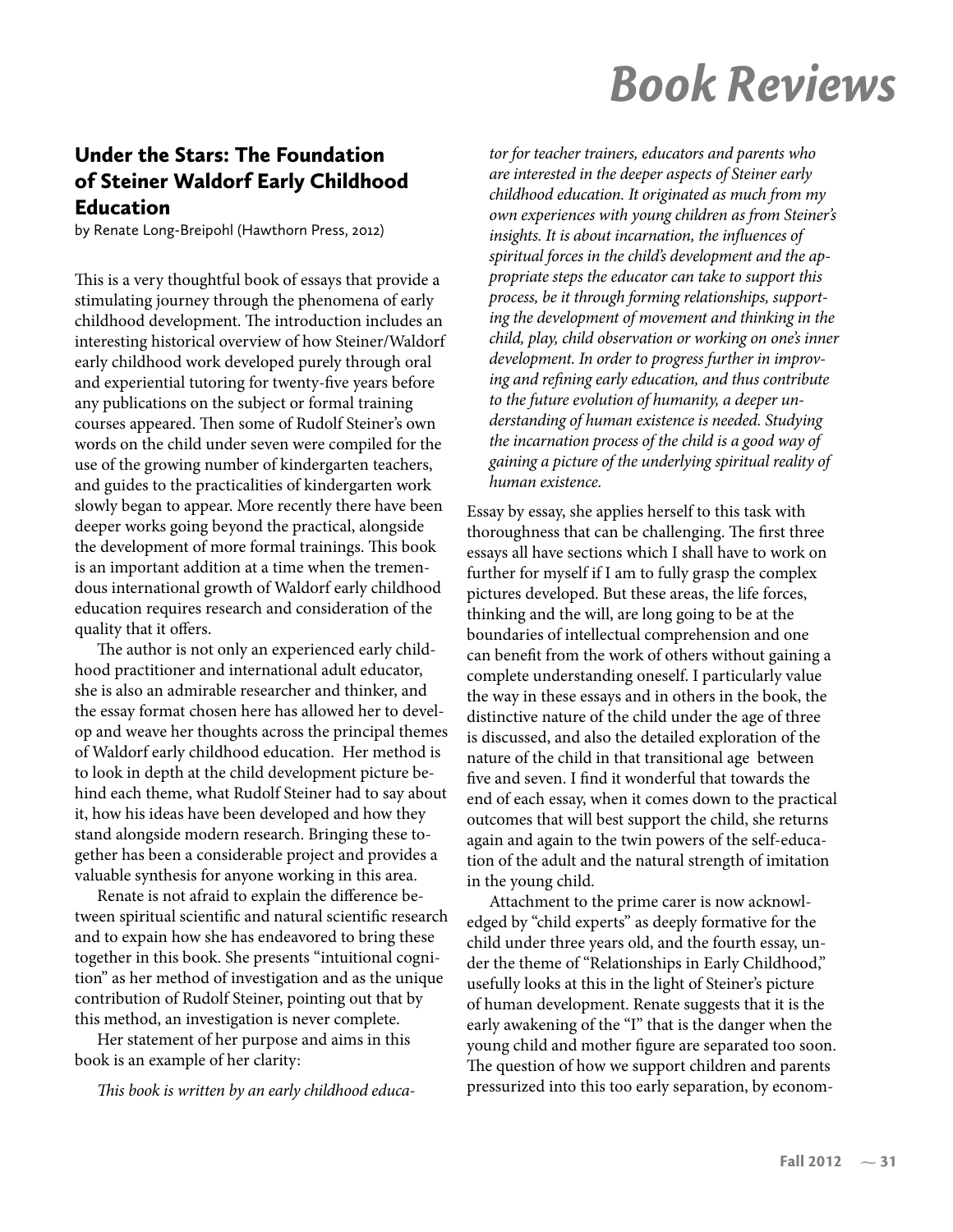ic, social and other factors, is one that we have to develop further within Waldorf early childhood education.

The next essay also tackles a modern idea, that of the Indigo or Star child. Has there been an evolutionary shift that has brought a new kind of child into the world now, or is it just environmental pressures that have caused children to bring so many new challenges to those who try to care for and educate them? Whatever the answer to that question, we are called on to find new responses to these changing challenges and to recreate education so that it fits children, rather than trying to force children to fit traditional educational forms. Again, Renate is able to show how Waldorf education, with its emphasis on relationship and its awareness that premature intellectual awakening is harmful to young children, has much to offer to this task.

In an essay on movement (Chapter 6) Rudolf Steiner's profound indications from a hundred years ago are brought together with the recent and contrasting work of Sally Goddard Blythe and Wilma Ellersiek. Renate explores the interwoven nature of the development of physical and soul movement alongside the much bigger picture of the spiritual evolution of humanity. Currently there is much discussion of the ideas of Emmi Pikler about the movement development of very young children in particular, and it would be interesting to hear this author's views on that.

The self-initiated play of the young child is something that this author has published on before and the essay on this theme is full of rich analysis. The statement that "becoming a play facilitator is a path of learning" is one of those that indicates a deep source of further study. Renate gives her "six dimensions of play" and compares this model with the analyses of others, and the chapter ends with the extremely practical "five indications for play facilitators" that would make a very good pedagogical discussion subject for a group of early childhood colleagues or a kindergarten parents evening.

Essay eight looks at art experience for the young child and its developmental signi�cance. I enjoyed the exploration of the importance of practitioner's aesthetic sense and artistic practice. The quality of simplicity is emphasized as the best foundation for the young child's imitation; this is sometimes a lesson that students and new practitioners struggle to learn. The essay ends with the thought that the artistic activities we provide in the kindergarten are the bridge from play

to formal learning.

The short essay on child observation, or what one might call the search for the hidden child, focuses our attention on learning to read the code of the messages that the child gives us or "letting the child speak." We are reminded that intellectual and sensory faculties alone will never be enough and that, again, the core is in self-education. In this case it is the inner schooling that allows us not to jump to conclusions but to work thought the qualities of wonder, reverence, feeling and lastly surrender, in order to make space for the phenomena to speak for themselves.

In the final essay, Renate shares with her readers a personal exploration of eight of the twelve virtues indicated by Rudolf Steiner through their connection with the circle of the zodiac. These are discussed in relation to both the child and the adult, which I believe is an original contribution of the author's to this subject. The essential truth is arrived at again, as it has been so often in these essays, that it is through our own self-development that we might come both to understand the incarnation of the child more deeply and to bring this knowledge into our work through the education of our own will for the child to imitate this inner gesture.

These essays combine to provide a source of much future study for those already engaged in the practice of working with young children in Steiner Waldorf settings. It is not an introductory book, but one for those with the experience to know that there is so much more to be known. It benefits from fine research, including access to German texts which are not available in English. There is a good index and thorough referencing (with a minor muddle in the reference section of the first essay). This makes it valuable for those engaged in academic study in this area.

It is a shame that the photographs in books such as this are not printed in color. Color photographs can bring such a lot to books about the young child in particular. I also note that the photos in this book are mostly of girls rather than boys. There is a current popular feeling that Waldorf education, especially in the early years, is more appropriate for girls than for boys. It is often boys who seem to provide the most challenges to teachers and practitioners. Perhaps this may be a stimulating topic for a future essay. **•**

*—Jill Tina Taplin*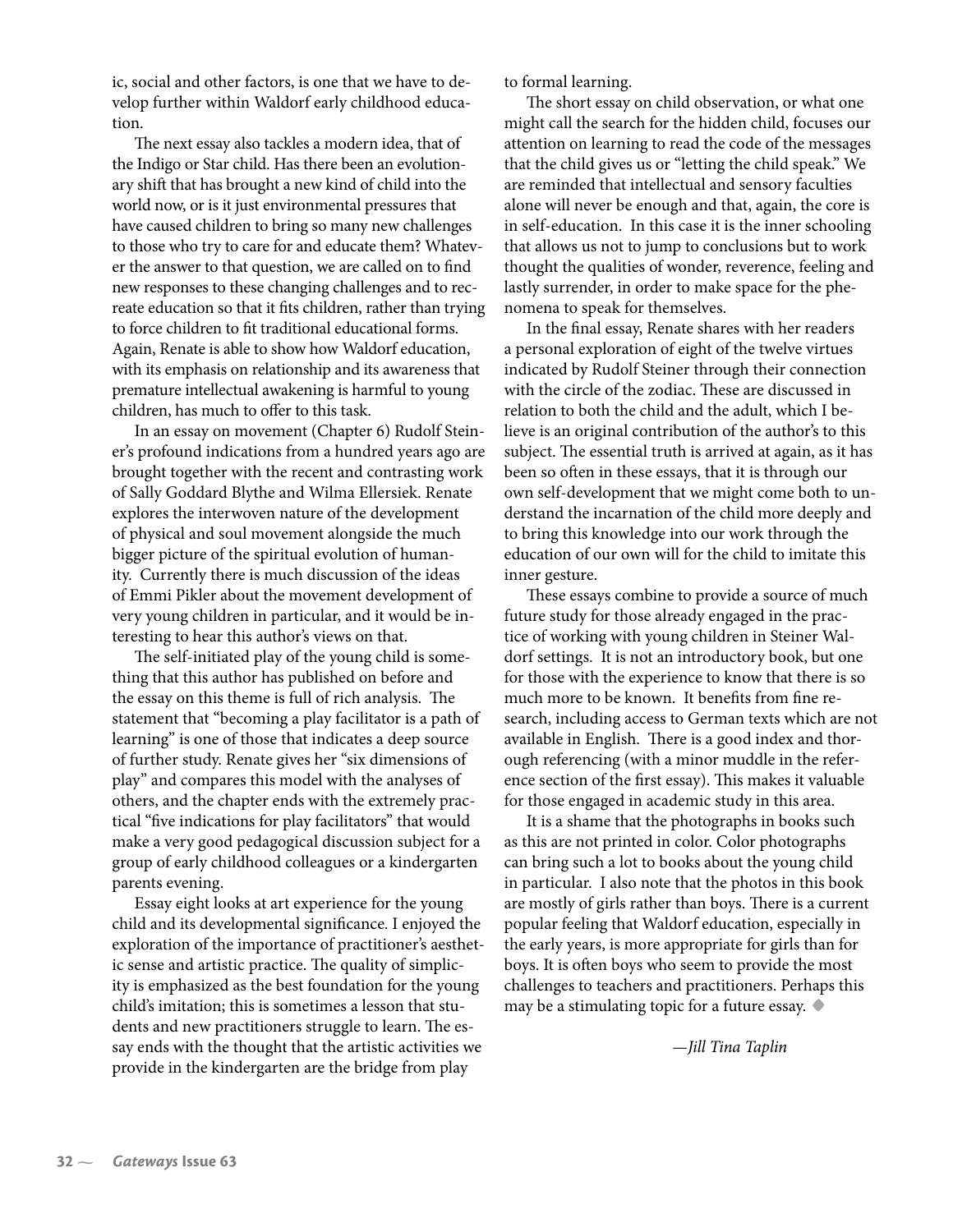### Therapeutic Storytelling

by Susan Perrow (Hawthorn Press, 2012)

Children love stories. The nature stories and fairy tales we share in our early childhood classes provide daily soul nourishment. There are also the "pedagogical" stories we create spontaneously to picture to the children a more healthy behavior when something is out of kilter in the moment. In her new book, Susan Perrow takes us a step further to introduce therapeutic stories.

Susan is described as a "story doctor." She has done her work as storyteller, early childhood educator, and teacher trainer in Australia, New Zealand, the British Isles, South Africa, Kenya, eastern Europe, Asia, and China. In her storytelling workshops with educators, therapists, and parents, she has shared many stories and the tools we need to create stories for our own children. She gave the introduction to this type of story in her �rst book, *Healing Stories for Difficult Behaviors.* Now this volume expands with examples of one hundred and one stories that have arisen out her own creative work and within workshops she has guided in different countries.

But first, what distinguishes a *therapeutic* story from others? To quote from the book: "All stories are potentially healing or therapeutic. If a story makes people laugh or cry—or both!—the laughter and tears can be healing. Folk- and fairytales, through their universal themes and resolutions, have healing possibilities. They can offer hope and courage for facing the trials of life, affirming our capacity to change and develop." She goes on further to say that *therapeutic* stories are speci�c stories to help or heal behavior in a specific situation when wholeness has been lost. These are stories that "return balance…to a behavior or situation that is out of balance." Her description of this resonates with our own experience of the power of stories as a way to address difficult topics and situations through the vehicle of "an imaginative journey" that guides toward resolution. The story can be a way to encourage a new behavior by picturing through the story how to do it without lecturing or moralizing. The child's dignity is protected while his or her higher being is invited forward through the story imagination.

Each story will have three essential elements—metaphor, journey, and resolution. Metaphor is the imaginative picture. Journey is the series of events leading to a conclusion. And resolution is when balance is restored. One problem situation described in the book was of a three-year old child who bit others. The main story character chosen was a baby hippo who greeted everyone with a bite. No friends stayed; the zebra, giraffe, and baboon all ran away. But when the baby hippo tried to bite tortoise, his shell was hard and hurt her teeth. He did not run away but invited her to eat good, sweet grass instead. Once she learned to enjoy eating grass, "When her friends would come to play/The friends would stay and play all day!" The book further discusses the "mystery and magic of metaphor" as it "speaks directly to the imagination, building its connections through feeling rather than theory or abstract thinking." Further suggestions are given as to how to create our own stories and get our story juices flowing, of different ways of constructing the journey, of what kind of resolution is healthy and proper.

These considerations also raise the question of ethics and freedom. We need to make sure that the story is given to restore something within the child's situation that it out of balance and needs healing, not something which we wish to encourage or even manipulate to satisfy our own adult convenience and desire. We also need to ask whether the story will encourage core values of true human morality and uprightness. If the answer to this is "yes," then the story will guide development in a positive direction for all concerned. Susan Perrow points out that these stories do "not involve making 'bad' behavior 'good' or making 'naughty' children into 'good' ones. Instead it is about trying to recreate wholeness or balance in the child's own experience...The story should definitely not have the aim of moralizing or inducing guilt—this cannot be stressed enough!. . . A healing tale should, as much as possible, leave the listener free to come to her or his own conclusion."

The first fifty pages of the book give the storytelling "tutorial." The remaining 200 pages are stories, stories, and more stories. The list of categories is exhaustive and runs the gamut from hitting/biting, anxiety/fearfulness, bullying/exclusion, social con�icts of all kinds, divorce, resilience, sexual abuse, bad language, to discrimination, and more. Some of the stories may be just what a teacher has been looking for to address a situation. Others may seem too direct, others too subtle to address the topic. Susan emphasizes that it is also important to understand that the children's behavior is contextual and relational. A story in this book may not be "the" answer but give us inspiration and spark the imagination of what will speak to the children in our care.

Thanks to Susan Perrow and the students from her workshops, who have generously shared their stories to benefit the children of the world and the adults who care for them.**•** *—Nancy Blanning*